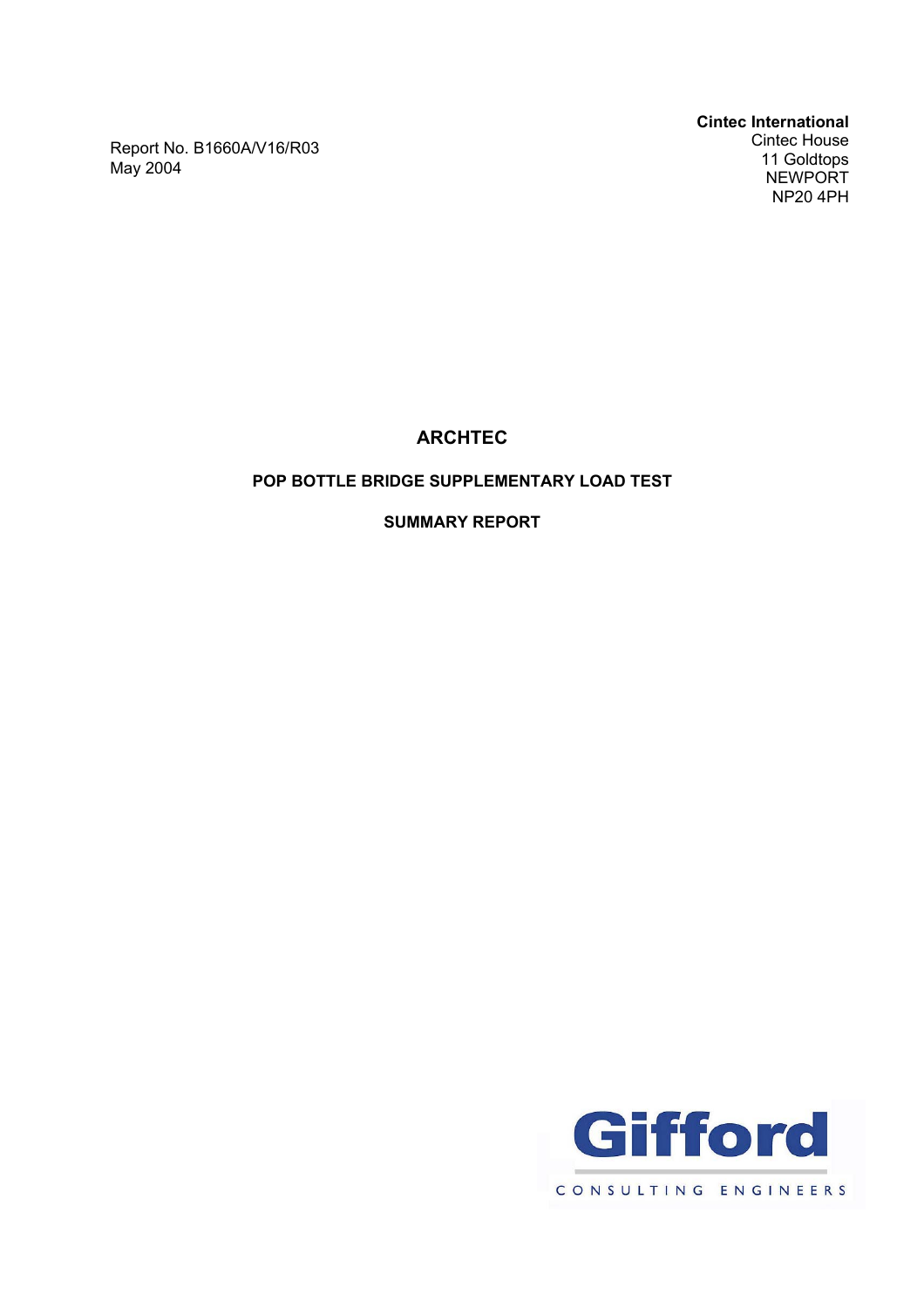# **ARCHTEC**

# **POP BOTTLE BRIDGE SUPPLEMENTARY LOAD TEST**

#### **SUMMARY REPORT**

### **CONTROLLED DOCUMENT**

| Gifford and Partners Document No: |       |              | B1660A/V16/R03 |                               |  |          |  |
|-----------------------------------|-------|--------------|----------------|-------------------------------|--|----------|--|
| Status:                           | Final |              |                | Copy No:                      |  |          |  |
|                                   |       | Name         |                | Signature                     |  | Date     |  |
| Prepared by:                      |       | C L Brookes  |                |                               |  | May 2004 |  |
| Checked:                          |       | C M Collings |                | Marn                          |  | May 2004 |  |
| <b>Gifford Approved:</b>          |       | C M Collings |                | $M_{\mu}a_{\nu}$ $\leftarrow$ |  | May 2004 |  |

| <b>Revision Record</b> |      |    |                           |      |       |  |  |
|------------------------|------|----|---------------------------|------|-------|--|--|
| Rev.                   | Date | By | <b>Summary of Changes</b> | Chkd | Aprvd |  |  |
|                        |      |    |                           |      |       |  |  |
|                        |      |    |                           |      |       |  |  |

**Cintec International**  Cintec House 11 Goldtops

**NEWPORT** NP20 4PH

**Gifford And Partners Ltd Carlton House Ringwood Road Woodlands Southampton SO40 7HT**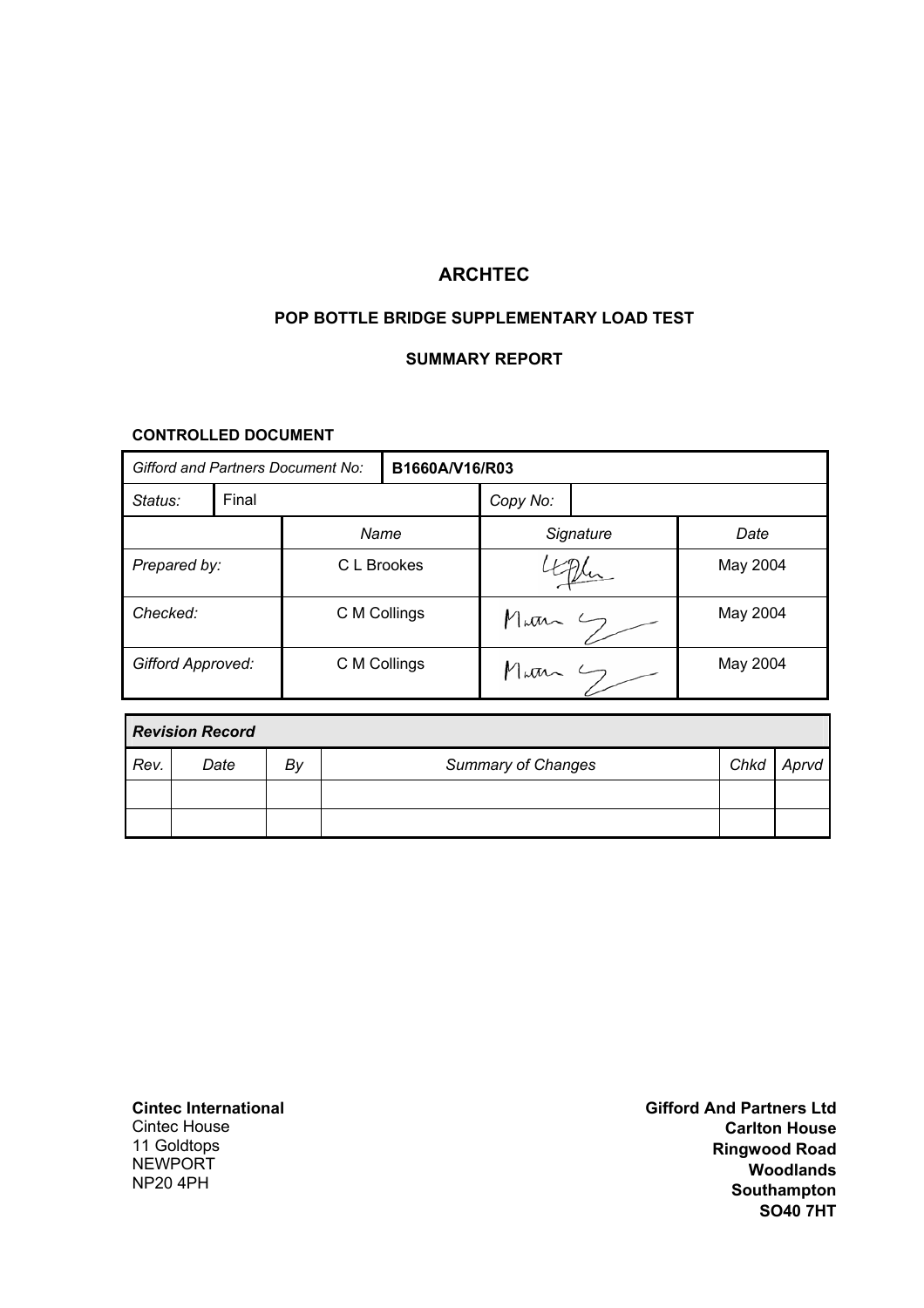# **ARCHTEC**

# POP BOTTLE BRIDGE SUPPLEMENTARY LOAD TEST

### **SUMMARY REPORT**

# CONTENTS

Page

| $\mathbf 1$  |     |                                  |  |  |  |  |  |
|--------------|-----|----------------------------------|--|--|--|--|--|
|              |     |                                  |  |  |  |  |  |
| 2.           |     |                                  |  |  |  |  |  |
| 3.           |     |                                  |  |  |  |  |  |
| $\mathbf{4}$ |     |                                  |  |  |  |  |  |
|              | 4.1 |                                  |  |  |  |  |  |
|              | 4.2 |                                  |  |  |  |  |  |
|              |     | 4.2.1<br>4.2.2<br>4.2.3<br>4.2.4 |  |  |  |  |  |
|              | 4.3 |                                  |  |  |  |  |  |
| 5.           |     |                                  |  |  |  |  |  |
| 6.           |     |                                  |  |  |  |  |  |
|              | 6.1 |                                  |  |  |  |  |  |
|              |     | 6.1.1<br>6.1.2<br>6.1.3<br>6.1.4 |  |  |  |  |  |
|              | 6.2 |                                  |  |  |  |  |  |
| 7.           |     |                                  |  |  |  |  |  |
|              | 7.1 |                                  |  |  |  |  |  |
|              |     | 7.1.1<br>7.1.2                   |  |  |  |  |  |
|              | 7.2 |                                  |  |  |  |  |  |
|              |     | 721<br>7.2.2                     |  |  |  |  |  |
| 8.           |     |                                  |  |  |  |  |  |

#### **APPENDICES**

- $\blacktriangle$ **GA of Pop Bottle Bridge**
- **Detail of Archtec Strengthening**  $\mathbf{B}$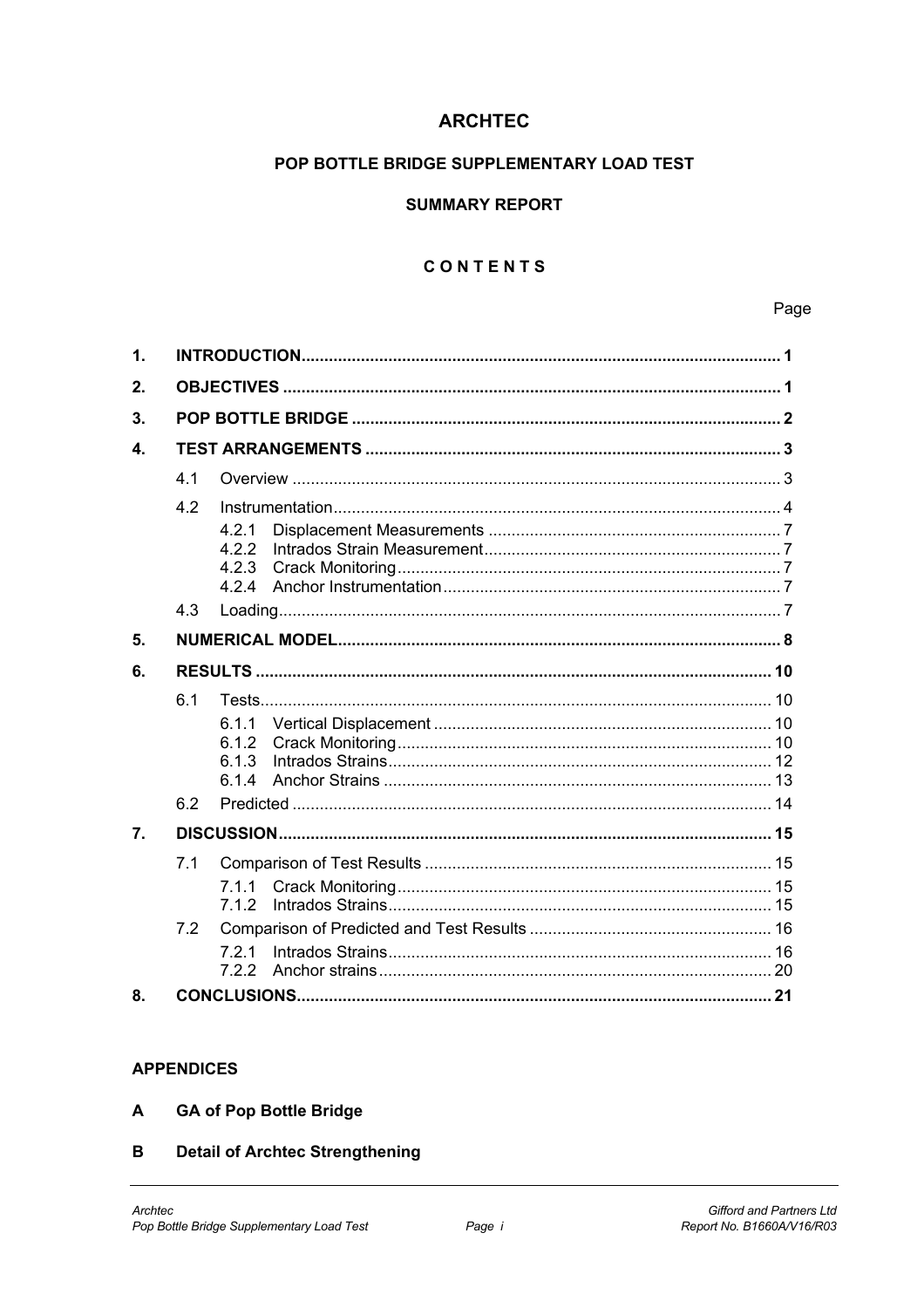- **C Arrangement of Instrumentation**
- **D Test Load Positions**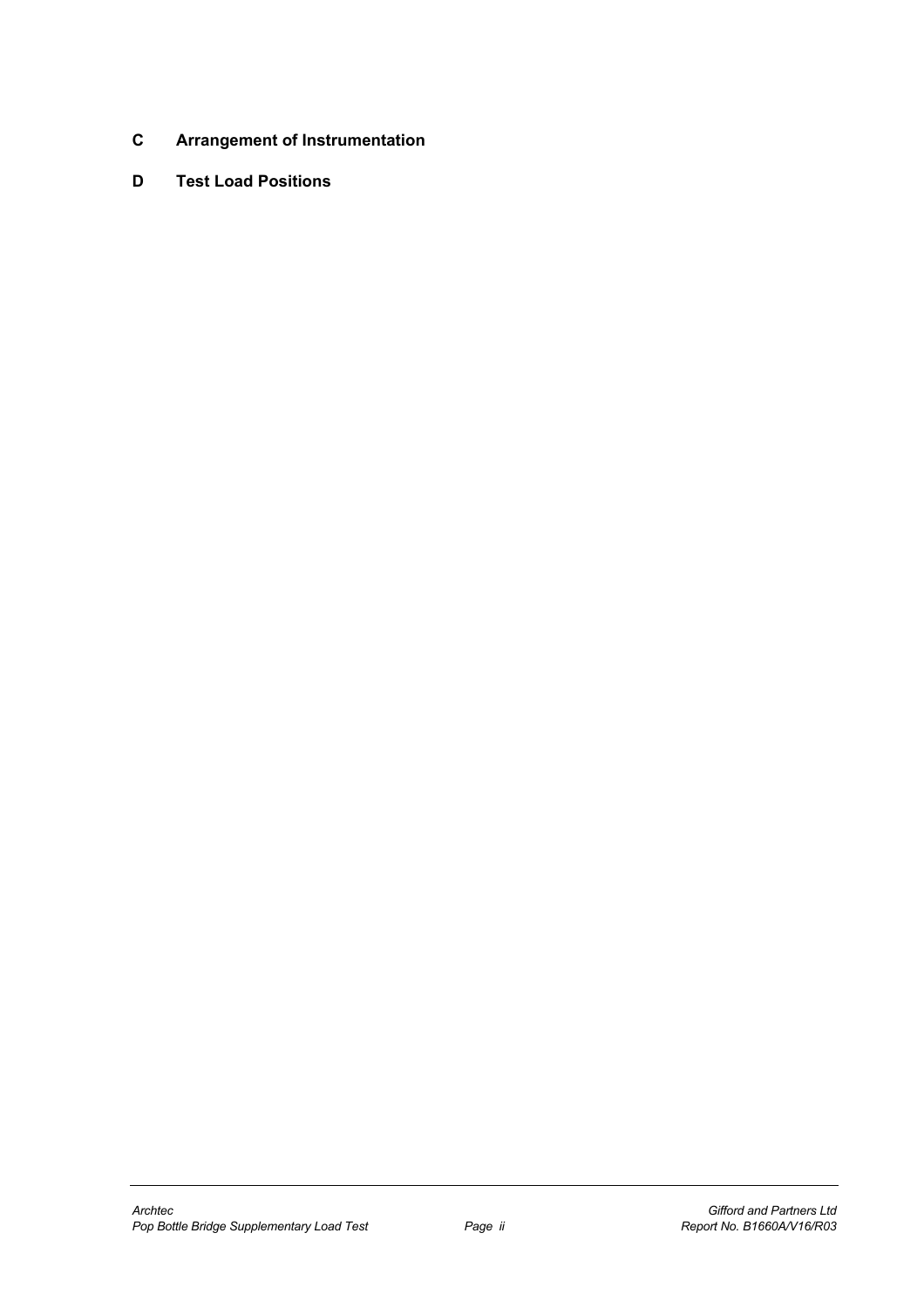### **1. INTRODUCTION**

Extensive verification of the Archtec method of strengthening masonry arch bridges and the use of ELFEN Finite/Discrete Element (DE) analysis upon which the assessment and designs are based, including several full-scale tests, has previously been undertaken.

Consistent with other contemporary work on masonry arches and current assessment/design methods, the verification and testing which forms the current design basis for Archtec is focussed primarily on predictions and comparison of ultimate strength.

However, unlike other methods of arch assessment/design, DE analysis also allows the consideration of arch behaviour in the elastic range under service loads and although some analytical work has been undertaken to investigate this it had not been possible to fully verify it in the absence of suitable test data.

In the course of discussions with the Bridge Owners Forum (BOF) – Masonry Arch Subgroup, regarding the more widespread adoption of Archtec, the benefit of a Supplementary Load test to investigate the behaviour of unstrengthened and strengthened arches under service loads was identified. Following a meeting of the BOF with Gifford and Partners and Cintec on 5 September 2003 Pop Bottle Bridge in Lincolnshire was identified as suitable for such testing.

Pop Bottle Bridge had already been allocated for strengthening using the Archtec system and the Client, Lincolnshire County Council, kindly agreed that Supplementary Load tests could be carried out in parallel with the strengthening works.

This report describes the Supplementary Load tests that were undertaken in the first quarter of 2004 before and after strengthening the bridge with the Archtec system

# **2. OBJECTIVES**

Proposals for the tests were set out in Gifford Report, 'Proposed Monitoring of Pop Bottle Bridge'<sup>(1)</sup>, October 2003, which were finalised in liaison with the BOF – Masonry Arch Subgroup.

The primary objective of the Supplementary Load tests was to demonstrate the efficacy of the Archtec strengthening system under service loads, namely:

- To validate the use of the ELFEN DE (DE) analytical method to predict serviceability behaviour in un-strengthened and strengthened arches.
- To demonstrate that the retrofitted anchors contribute to the structural behaviour under service loads and that the effects are beneficial and measurable.
- And, if possible, to investigate potential long-term methods for monitoring the continued efficacy of the strengthening based on the dynamic response of the bridge and/or strain measurement of the anchors.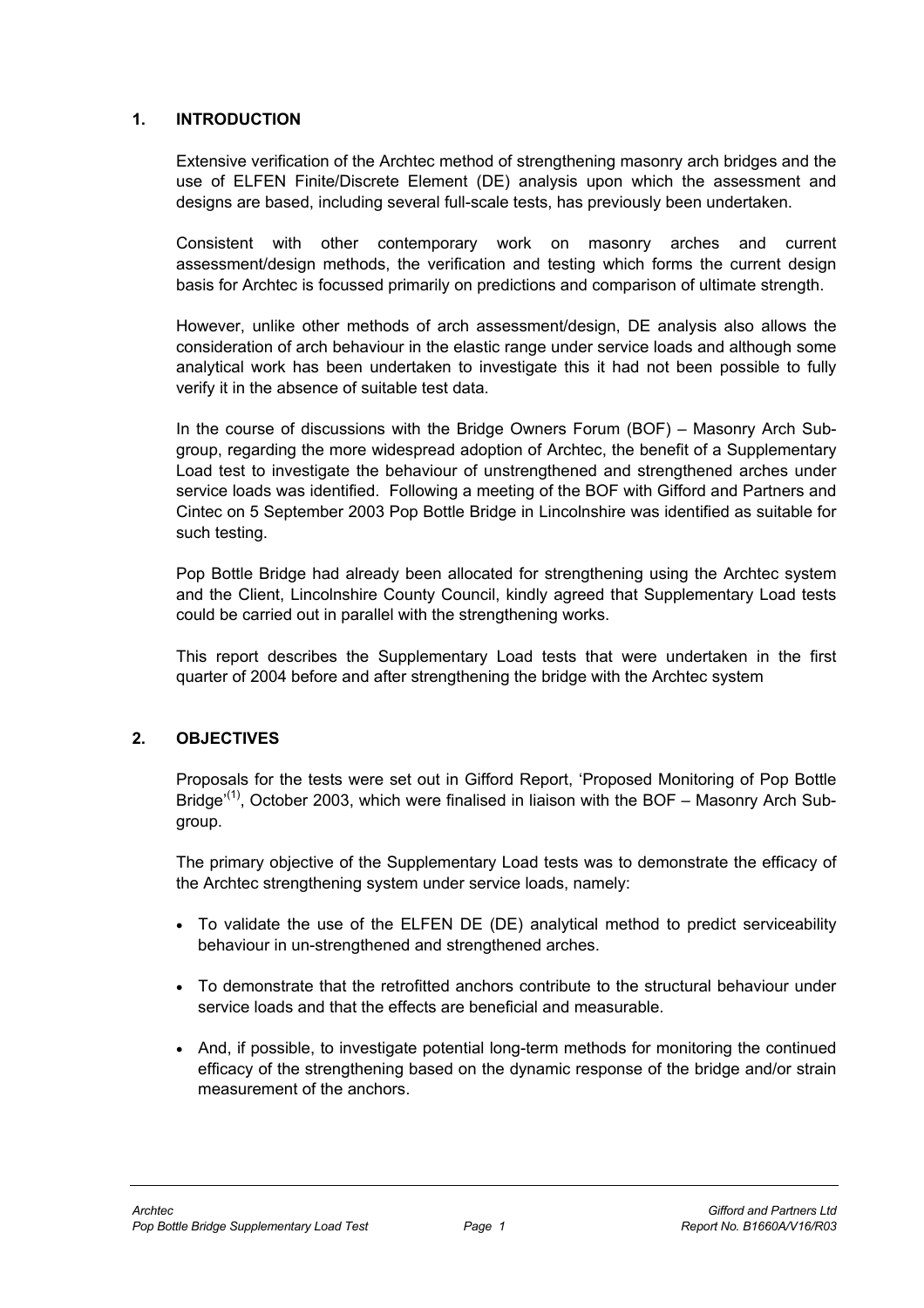The bridge was to be loaded before and after strengthening using two 18 tonne lorries and instrumented to record intrados strains, vertical displacements and anchor strains in the strengthened bridge.

The optional possibility of investigating longer term methods for monitoring the health of masonry arch bridges based on dynamic response of the structure was identified in the proposal. However expediency of time and cost precluded such an investigation on this occasion.

# **3. POP BOTTLE BRIDGE**

Pop Bottle Bridge, which had recently been transferred from the BRB Residuary Body to Lincolnshire County Council, was selected for these tests (details of the bridge are contained in Appendix A). Its construction and previous use make it an ideal representative of British arch bridge stock and the disused and dismantled railway permit easy access for test instrumentation.

An Archtec design, including a full geometric survey had already been prepared to strengthen Pop Bottle Bridge to a live load rating of 40/44 tonnes. Details of the Archtec strengthening are contained in Appendix B.

Pop Bottle Bridge (National Grid reference TF 439 223) is a skewed two-span brick masonry arch bridge. Each span is approximately 5.0m measured in the skew direction and rise at their crowns 2.3m. The barrel is built from three rings of brick with bricks laid to the English or Helicoidal Method and has a skew angle of 25˚. The overall barrel thickness is 355mm. The central pier is 800mm wide and approximately 2.1m high. Figure 2.1 shows an elevation and the road above.



*Part of side elevation* and *Part of side elevation* 

**Figure 2.1 Pop Bottle Bridge** 

The bridge carries the B1359, a single two-way carriageway approximately 7.7 m wide, over a disused railway. The carriageway has a grass verge on one side and a footway on the other. The permitted traffic speed limit is 40 mph. There is clear access to the underside although a fence and trees prevent through passage.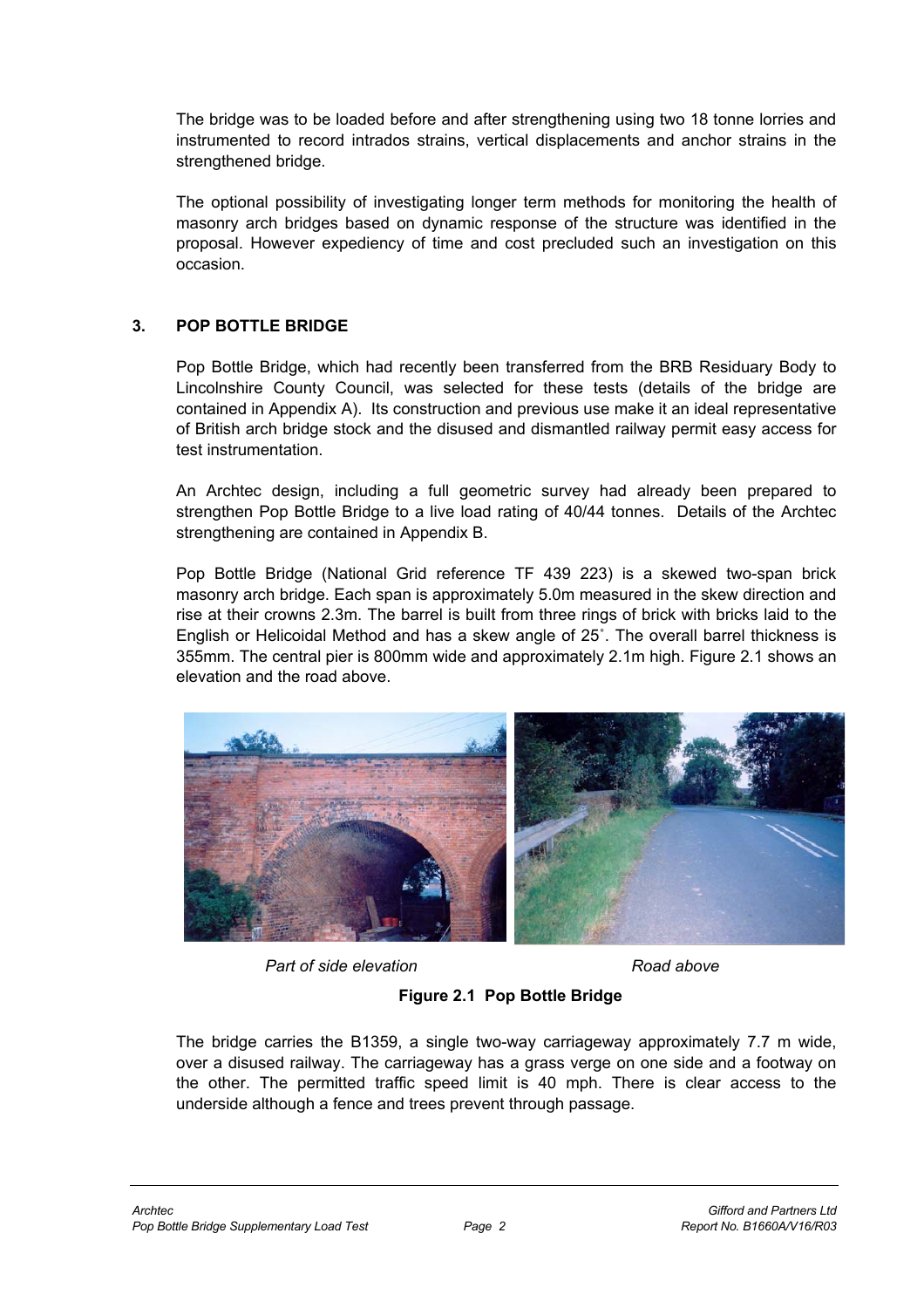Using modified MEXE and mechanism analysis the live load rating of the bridge was originally calculated to be 13 tonnes<sup>(2)</sup>. Later, a Special Assessment was undertaken by Gifford<sup>(3)</sup> using the DE technique and the rating increased to  $40/44$  tonnes. However, the presence of four transverse cracks warranted the recommendation that an Archtec strengthening scheme be developed. These four transverse cracks at approximately quarter span locations are shown in Figure 2.2 together with the Archtec bridge survey contours. Cracks are shown in red.



*Red lines mark crack positions in the barrel Plan – Showing carriageway* 

# **Figure 2.2 Archtec Survey Contours**

The transverse cracks at the quarter points of the arches were of some concern and suggest the beginning of hinging failure at the quarter points due to live loading effects, possibly as a result of frequent heavy longitudinal braking. Archtec strengthening would provide additional capacity to achieve the required load rating and provide stitching across the hinge locations.

# **4. TEST ARRANGEMENTS**

#### **4.1 Overview**

Pop Bottle Bridge was subjected to Supplementary Load tests both before and after strengthening with the Archtec system.

The tests were carried out in accordance with the guiding philosophy set out in BA 57/94 – Load Testing for Bridge Assessments.

The bridge and strengthening anchors were instrumented, as indicated in Figure 4.1 to monitor the following key parameters;

- i) Vertical displacements at quarter points using LVDTs.
- ii) Strains around the intrados of the arch barrel over 500mm gauge length using VW gauges with extensions.
- iii) Displacement transducers at locations of specific cracks around the intrados.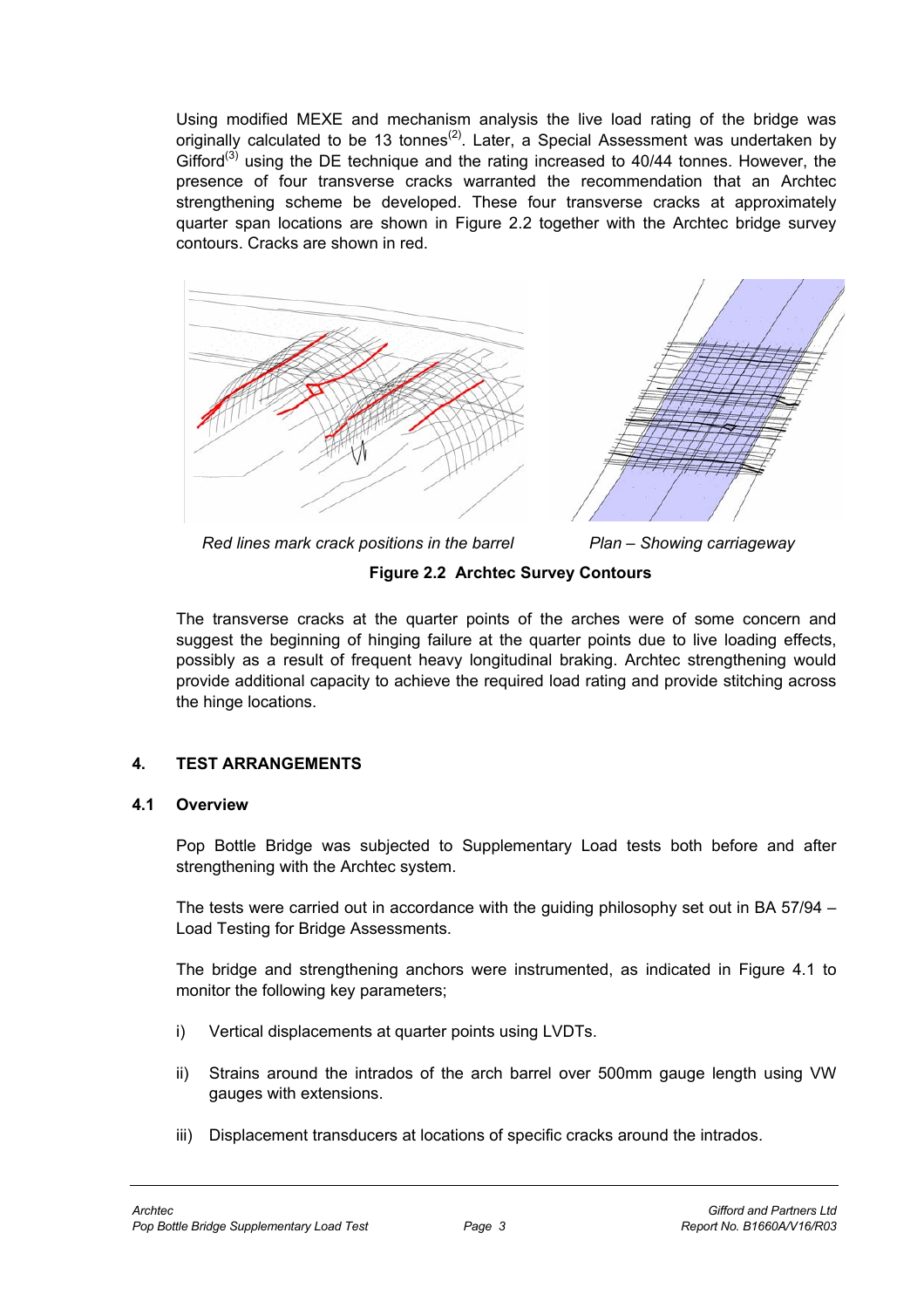iv) Electrical Resistance strain gauges attached to the strengthening anchors.

The bridge was closed to general traffic on the occasion of each test and the loading comprised two, ballasted, two axle lorries (18 tonne gross weight, 11.5 tonne on rear axle).

The first test, on the unstrengthened bridge, was carried out on the 12 January 2004 and the second test, following completion of the strengthening, on the 1 March 2004.

Invitations to witness the tests were extended to interested parties and a number of third parties were represented at the second test.



**Figure 4.1 Instrumentation** 

#### **4.2 Instrumentation**

The instrumentation outlined above was installed on two longitudinal sections through the bridge as indicated in Figure 4.3. The instrumented sections were aligned under the centre of each of the two loaded lanes. Full details of instrumentation arrangements are contained on the drawing included in Appendix C and illustrated in Figures 4.2.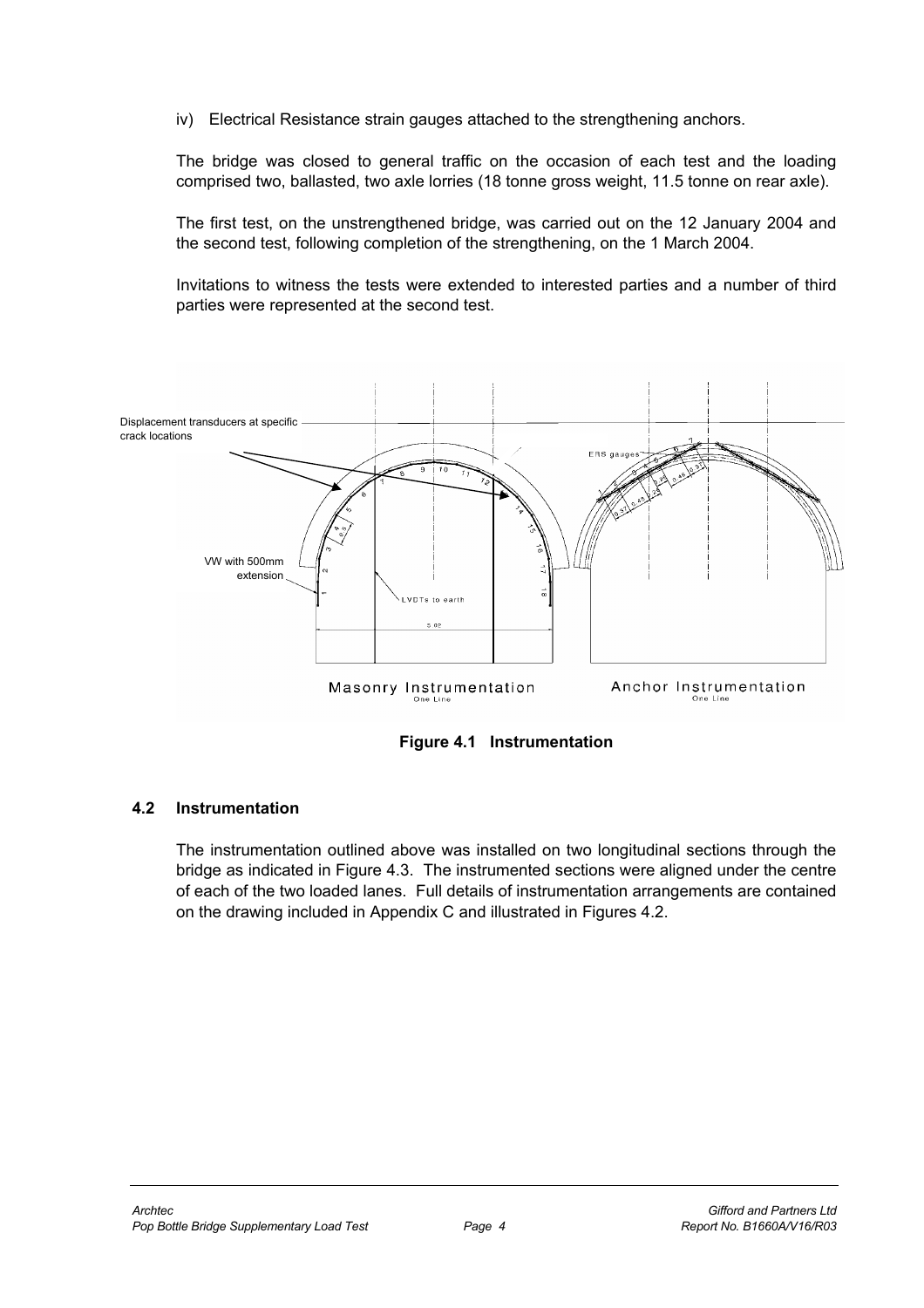

*a. South span* 





*b. Typical crack and displacement LVDTs c. Pole supporting displacement LVDT and part of a line of VW strain gauges* 

**Figure 4.2 General View of Instrumentation**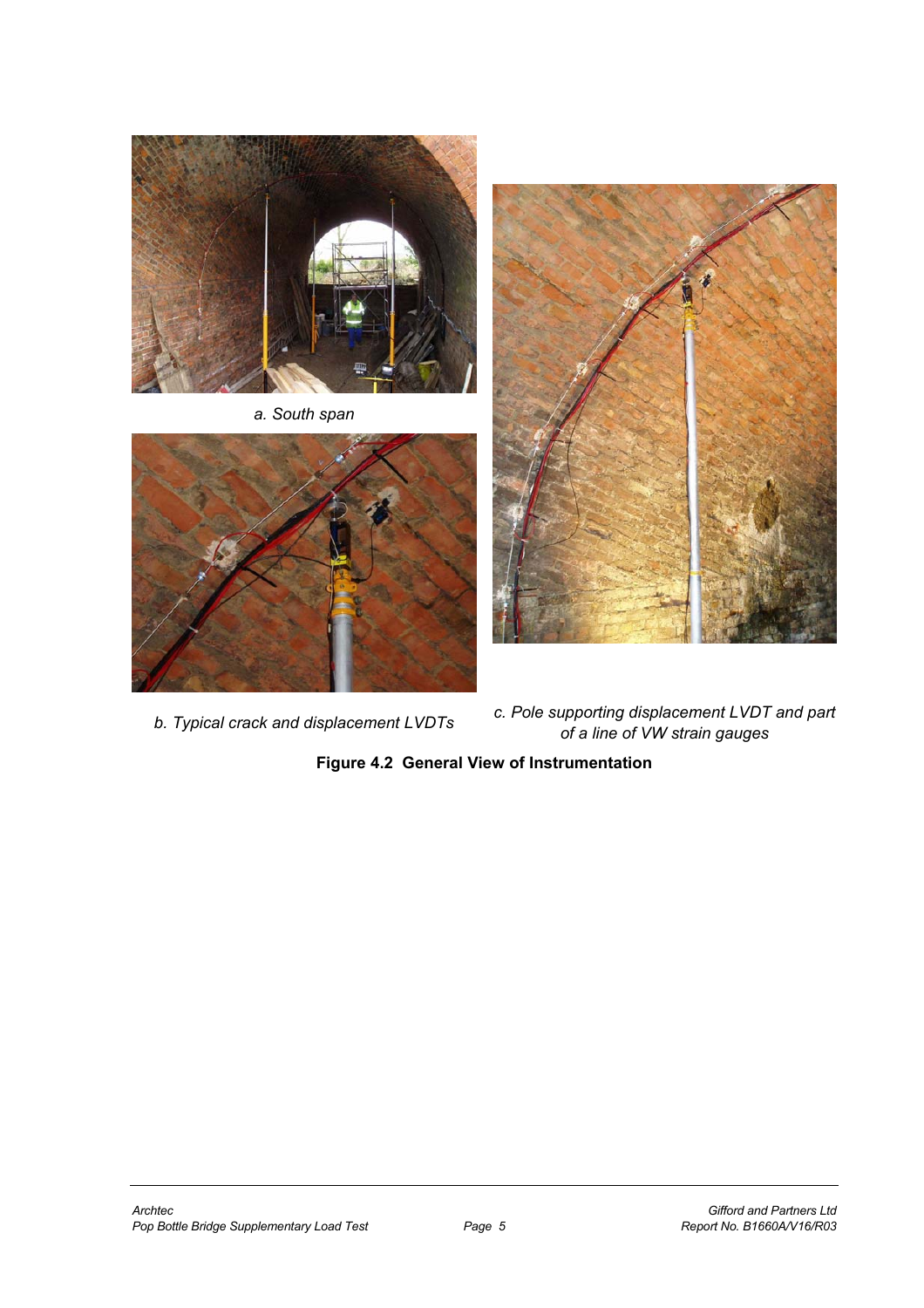

**Figure 4.3 Plan of Bridge showing Instrumented Longitudinal Sections** 

The instrumentation that was installed is summarised in Table 4.1.

|                                                                                                                                                                                                                          | <b>Method of Instrumentation</b>                       |                    |               |                   |                    |  |
|--------------------------------------------------------------------------------------------------------------------------------------------------------------------------------------------------------------------------|--------------------------------------------------------|--------------------|---------------|-------------------|--------------------|--|
| <b>Section</b>                                                                                                                                                                                                           | <b>Description</b>                                     | Type               | <b>Number</b> | <b>Accuracy</b>   | Range              |  |
| 4.2.1                                                                                                                                                                                                                    | Vertical displacement at 1/4                           | <b>LVDT</b>        | 8             | $0.003$ mm        | ±12.5mm            |  |
|                                                                                                                                                                                                                          | span positions                                         | (pole mounted)     |               |                   |                    |  |
| 4.2.2                                                                                                                                                                                                                    | Intrados circumferential strain<br>(macro) measurement | $0.5m$ VW          | 72            | $0.3 \mu\epsilon$ | ±450 με            |  |
|                                                                                                                                                                                                                          |                                                        | (glued to masonry) |               |                   |                    |  |
| 4.2.3                                                                                                                                                                                                                    | Crack monitoring                                       | <b>LVDT</b>        | 8             | $0.0003$ mm       | ±2.5mm             |  |
|                                                                                                                                                                                                                          |                                                        | (glued to masonry) |               |                   |                    |  |
| 4.2.4                                                                                                                                                                                                                    | Anchor axial strain                                    | <b>ERS</b>         | 112           | $1 \mu \epsilon$  | $±200 \mu\epsilon$ |  |
|                                                                                                                                                                                                                          | measurement                                            | (glued to rebar)   |               |                   |                    |  |
| <b>Notes</b>                                                                                                                                                                                                             |                                                        |                    |               |                   |                    |  |
| LVDT is an abbreviation for Linear Variable Differential Transformer.<br>i)<br>VW is an abbreviation for Vibrating Wire strain gauges. 500mm extension pieces were provided to achieve the<br>ii)<br>dtnad anına banındı |                                                        |                    |               |                   |                    |  |

#### **Table 4.1 Summary of Instrumentation**

required gauge length.

iii) ERS is an abbreviation for Electrical Resistance Strain gauge.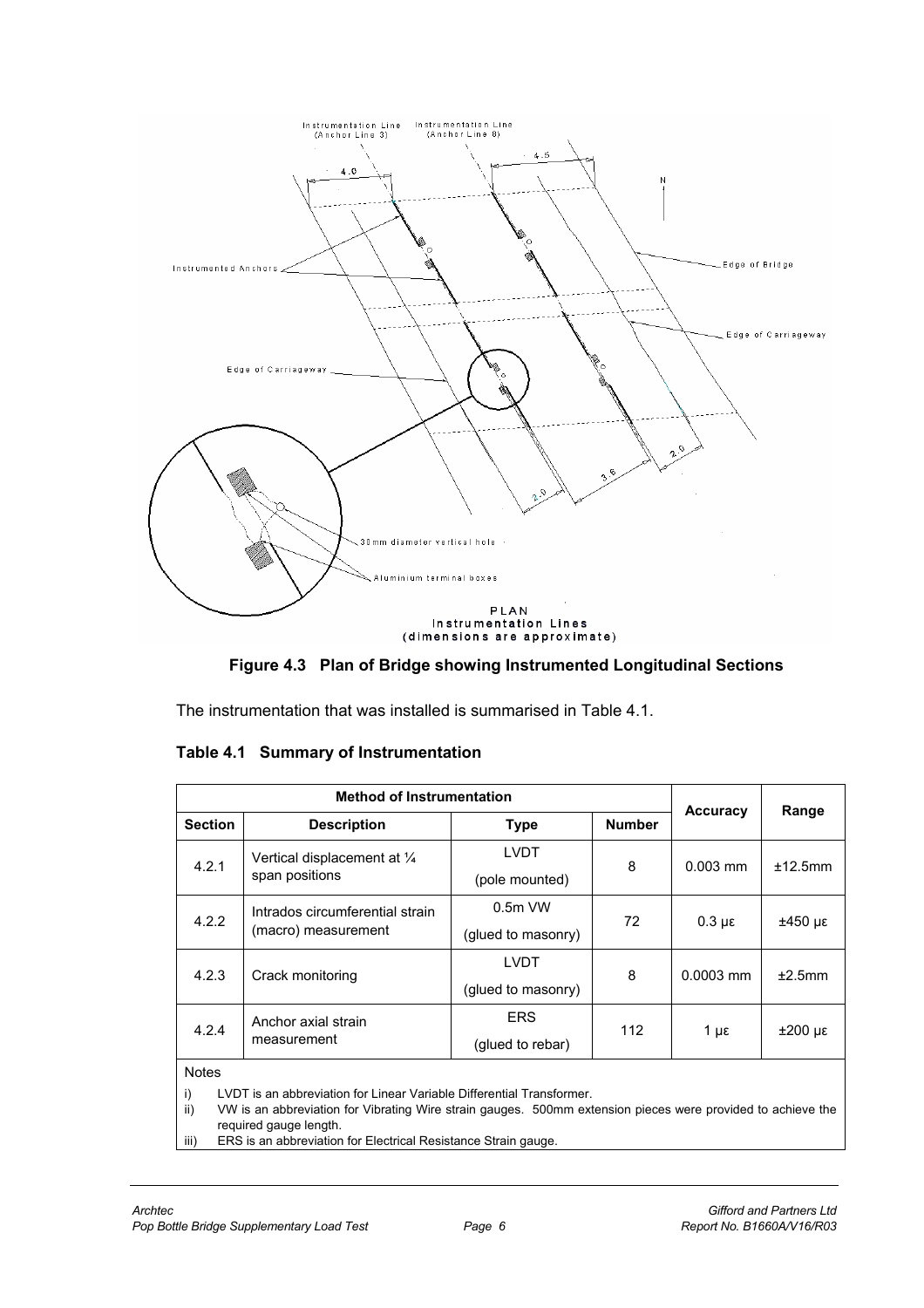Each part of the instrumentation is described in more detail in the following sections.

# 4.2.1 Displacement Measurements

Live load vertical displacements at each 1/4 span position were measured on two longitudinal sections for each span (eight gauges in total). Wire operated LVDTs were used with a potential reading accuracy of 0.001mm. However, after reviewing the data recorded during the first test, noting the very small displacements, and the likelihood of accidental movement of the support poles, these measurements were abandoned for the second test.

# 4.2.2 Intrados Strain Measurement

Eighteen VW strain gauges with extensions to provide a gauge length of 0.5m were set out on the intrados of each arch on each instrumented section as indicated in Figure 4.1. All 72 gauges were read for each live load position to build up a picture of intrados macro strains (average strains across bricks and mortar joints).

#### 4.2.3 Crack Monitoring

As explained in Section 3.0 four notable transverse cracks exist across the full width of the intrados of the bridge and displacement transducers were installed across each of these cracks close to both the instrumented sections.

# 4.2.4 Anchor Instrumentation

ERS (Electrical resistance strain) gauges were attached to eight of the retrofitted anchors on or close to the instrumented sections. Fourteen gauges in pairs were positioned on each anchor at seven locations along the anchors so that one pair of gauges were at the centre of the anchor closest to the intrados and the remaining pairs at the centres of the three brick rings, see Figure 4.1. Gauges were mounted in pairs so that some redundancy existed should gauges be damaged during installation.

Although the primary role of the instrumented anchors was to measure anchor strains during the load test the wiring to these gauges has been left in place and they could potentially be monitored again in the future.

#### **4.3 Loading**

The loads were applied using two ballasted two axle lorries (18 tonne gross weight, similar to vehicle reference RE as defined in Annex D of BD 21/01). Only the rear axle, with a nominal weight of 11.5 tonnes, was of interest in each case. The front axles were far enough away to have no significant effect. Each axle load in the two axle vehicle is statically determinant and, as the axle loads were not varied in the tests they were measured before each test on a Department of Transport weigh bridge.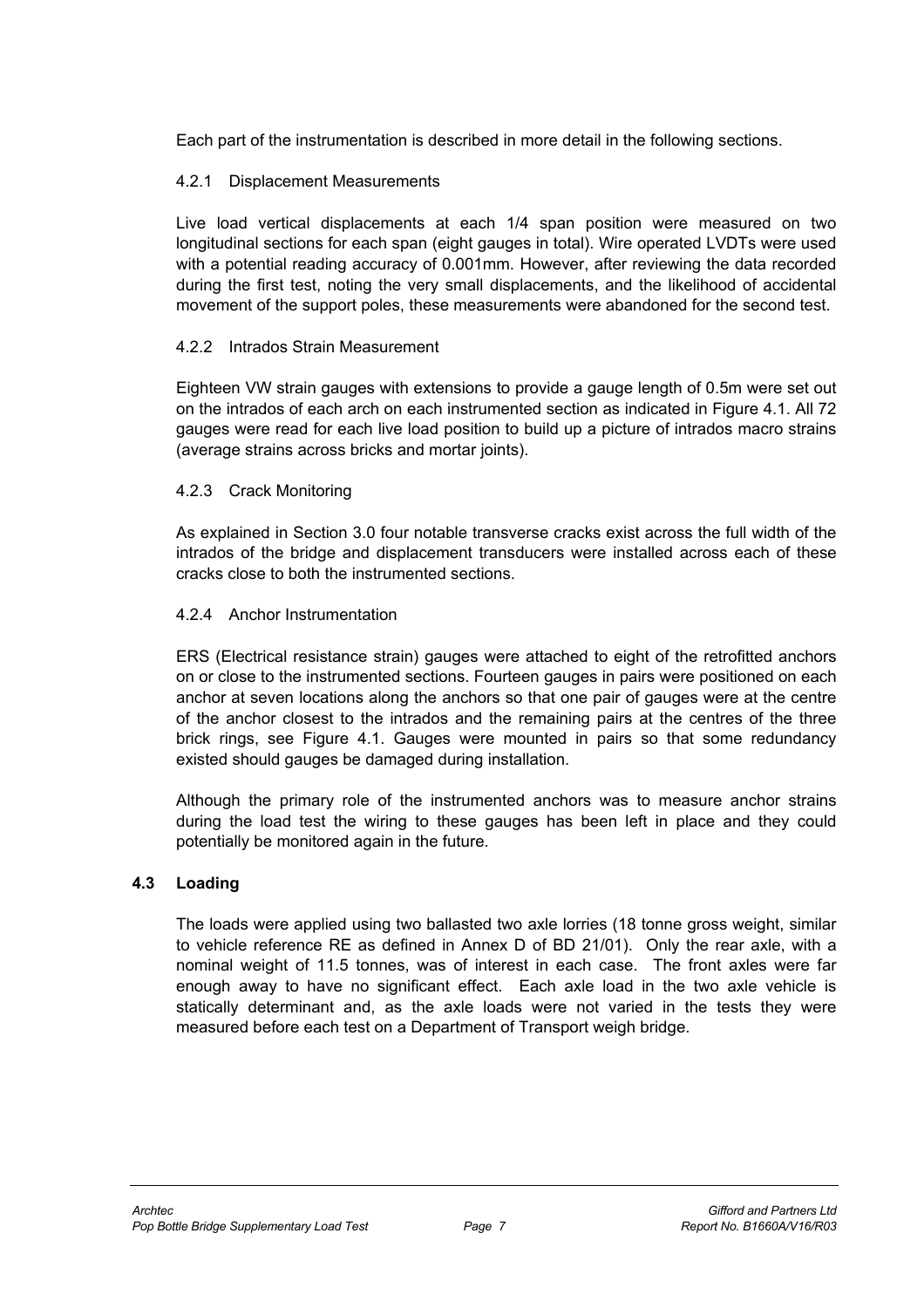

*Trucks side by side – LC7 Positioning of 11.5 tonne axle* 

#### **Figure 4.3 Application Of Test Loads Using Ballasted Lorries**

The lorries were positioned in a variety of locations along the two instrumented lines, including cases where both vehicles were maintained effectively in line and others with only one vehicle on the bridge to provide data in relation to transverse distribution. In total 28 load cases were applied to both the unstrengthened and strengthened bridge. Photographs of typical load case arrangements are shown in Figure 4.3. Full details of all Test Load positions are provided in Appendix D.

This report focuses on the six most extreme load cases where the largest measured displacements and strains were recorded. These cases are those with two vehicles positioned side by side with the 11.5 tonne axles lined up in turn with span quarter points, (ie North span first quarter, mid span, second quarter and ditto South span) see Figures 4.3 and 4.4 for representative cases.







#### **Figure 4.4 Selected Load Case Arrangements Used on the South Span**

#### **5. NUMERICAL MODEL**

The numerical model that was developed by Gifford for the Special Assessment of Pop Bottle Bridge<sup>(3)</sup> has also been used to predict displacements and strains for comparison with the test results. Several minor modifications were made as follows.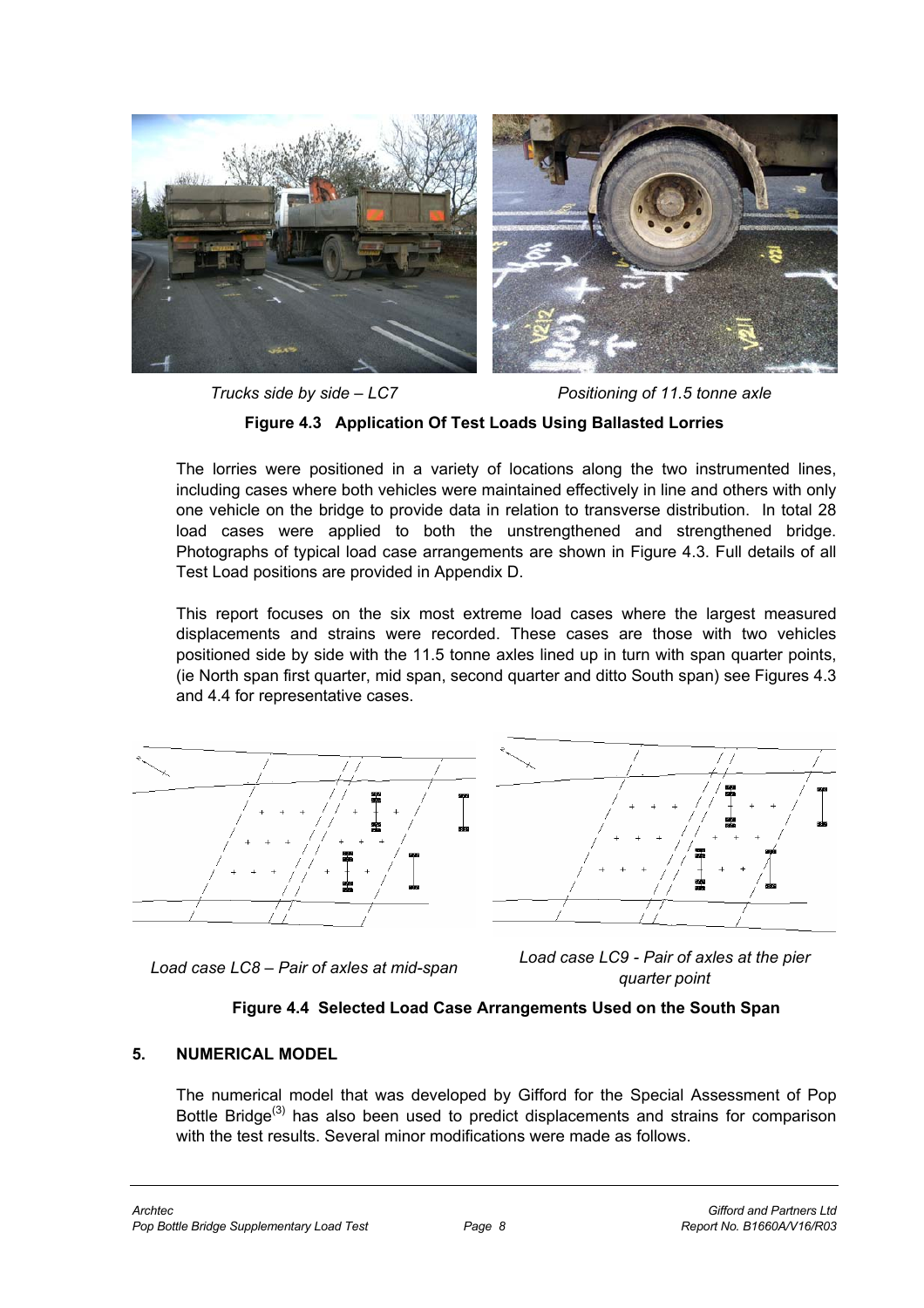- i) The four transverse cracks were explicitly represented in the modelled barrel by including a frictional cohesionless joint in the barrel through all rings at the crack locations. These cracks at approximately the 1/5 span, have been represented as being closed under permanent loads, prior to the application of the live load.
- ii) In place of the codified live load cases used for assessment each of the 28 load cases used in the tests have been modelled by applying 11.5 tonne axles.
- iii) The rules in BD 21 for distributing wheel loads transversely through the surfacing and fill have not been used. Instead axle loads have been applied over a 2.5m wide strip of barrel.

The extra strength and stiffness attributable to the effects of transverse load distribution, the effects of spandrel wall stiffening and the influence of skew have not been allowed for in the analysis. The analysis is based on a conservative two dimension plain strain representation and, therefore, is expected to give upper bound predictions for displacement and strain.



Figure 5.1 shows the DE model of Pop Bottle Bridge and the modelled transverse cracks.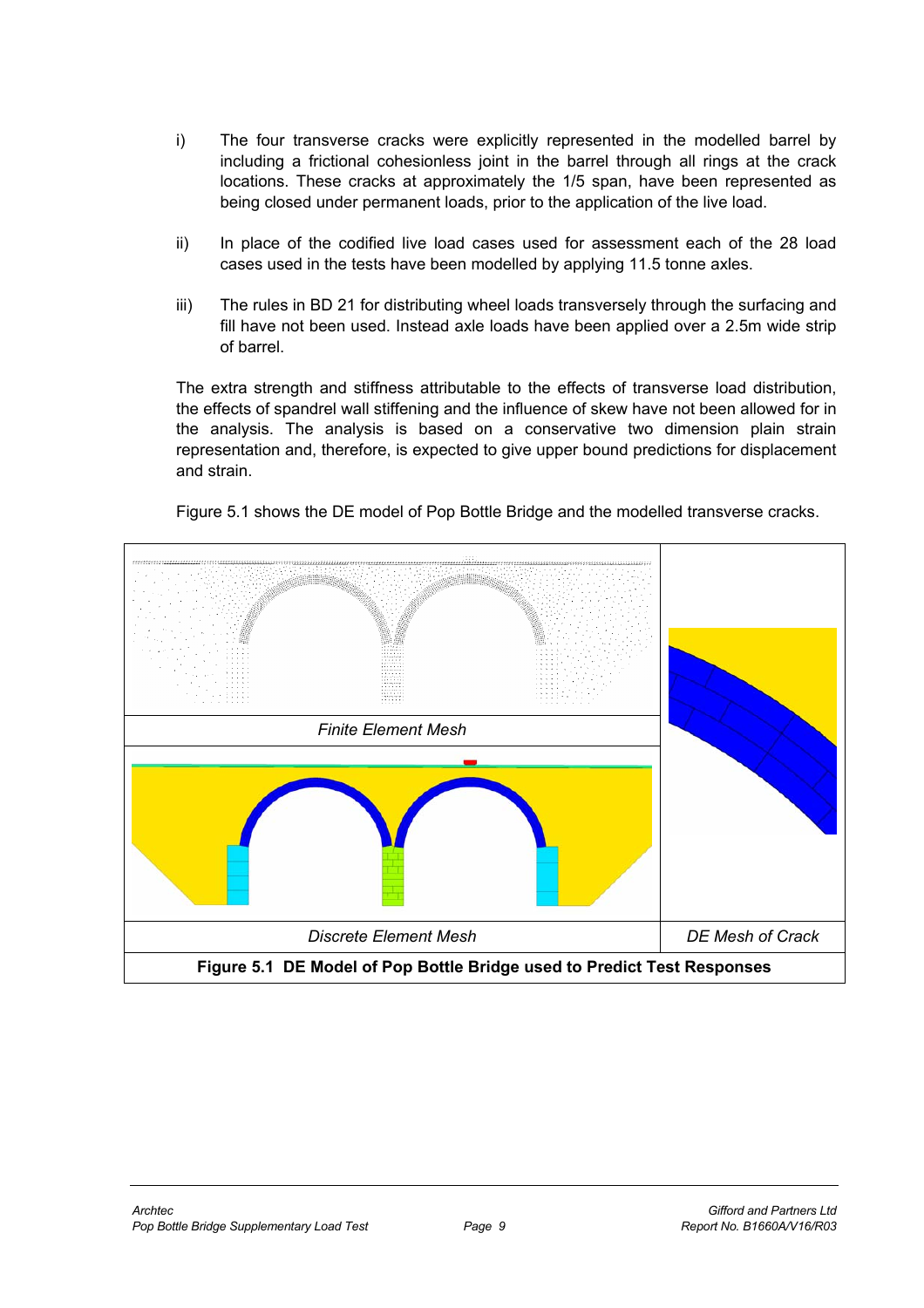# **6. RESULTS**

#### **6.1 Tests**

A significant amount of data involving 560 data sets has been obtained from both tests. Here each data set consists of all measured results for a particular quantity (crack displacement, intrados macro strain or anchor strain) on one instrumented line and for one span, see Figure 4.3. To avoid excessive amounts of data-processing the results described in this report focus on the six most extreme vehicle load cases as described in section 4.3, and for strain measurement comparisons, consider only those results taken for the South span. The basis for selecting these data sets is further explained below.

- i) Load cases LC7, LC8 and LC9 over the South span and LC10, LC11 and LC12 over the north span have been considered for crack width displacement comparisons. Apart from generating the largest displacements and strains these load cases are also influenced the least in terms of transverse load distribution boundary effects; the applied load spreading laterally to unloaded parts of the bridge.
- ii) Results corresponding to load cases LC8 and LC9 have been presented for discussion of trends based on Intrados macro strain measurements. More gauges worked successfully for the South span for both tests than the North span. These same load cases have also been used to assess the behaviour of the anchors in the second test.

The results of these representative load cases, six for crack measurement and two for strain results, applied to both the unstrengthened and strengthened bridge are set out here and discussed in section 6.

#### 6.1.1 Vertical Displacement

Vertical displacements were recorded in the first test but, as anticipated, they were negligibly small under the applied serviceability loads and meaningful interpretation was difficult. Other monitored parameters produced much more useful data and thus detailed consideration of the vertical displacements is not presented here.

#### 6.1.2 Crack Monitoring

Displacements across the four transverse cracks which were monitored during both tests are summarised in Figure 6.1. Positive values indicate cracks opening. Plan inserts showing the vehicle arrangement used for each load case are included, and viewed in plan the values for crack displacements appear adjacent to the approximate crack locations. Exact crack positions are shown in Figure 2.2. No results were obtained from the North East gauge in the South span.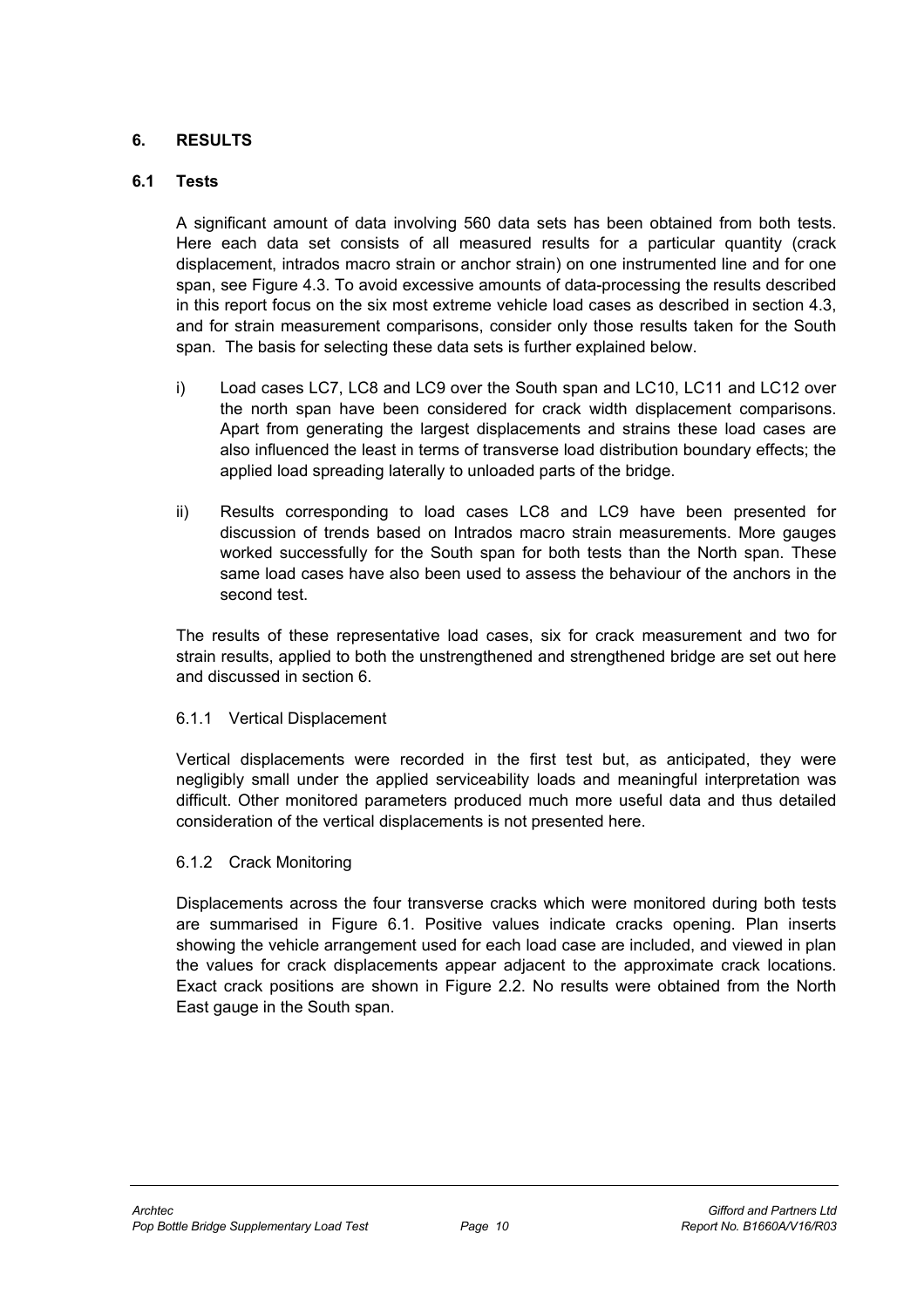

**Figure 6.1 – Displacements Across Cracks During Load Tests**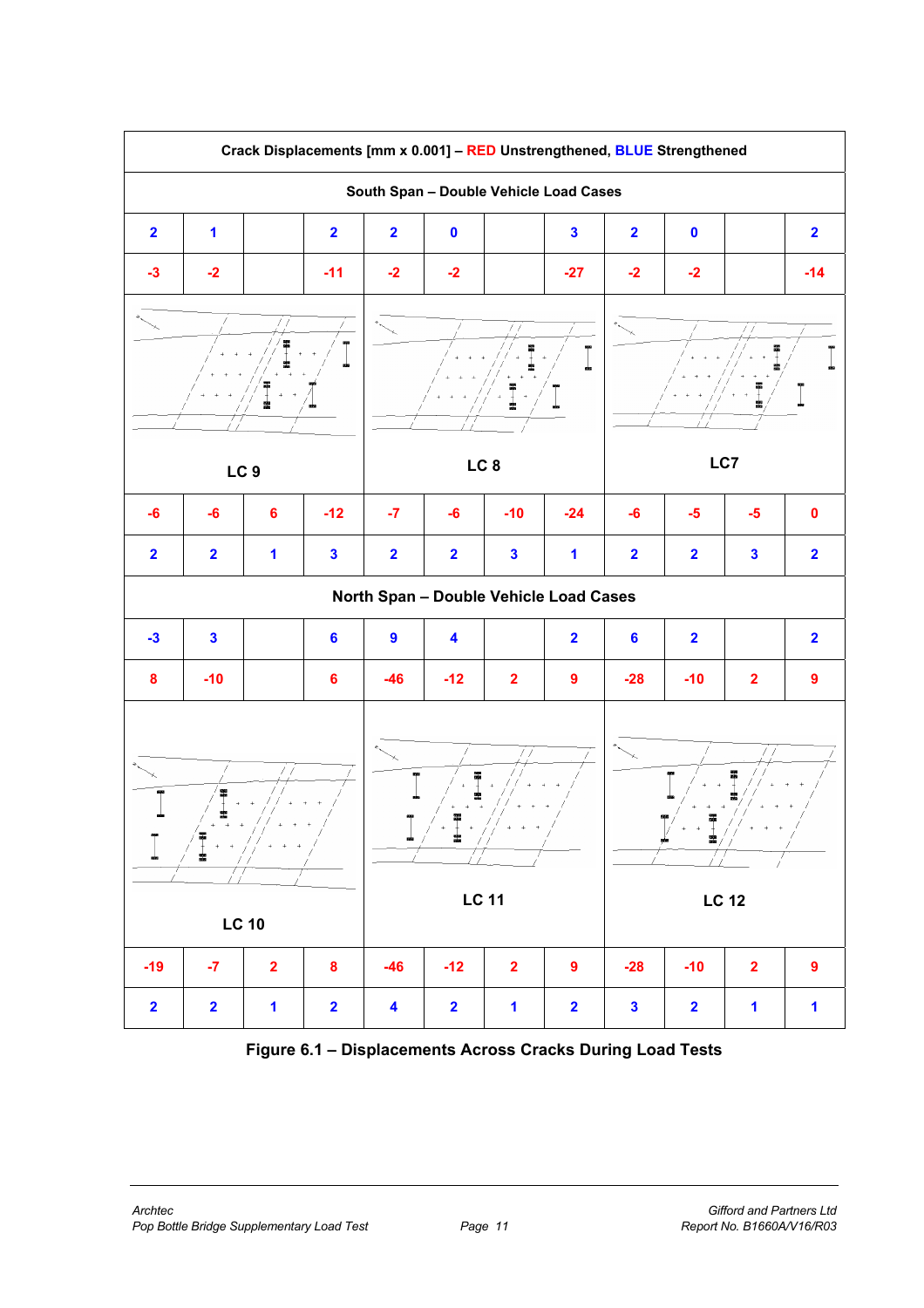#### 6.1.3 Intrados Strains

The intrados macro strain measurements, taken using 0.5m gauge lengths to record average strains resulting from both brick unit/mortar and crack behaviour, has provided data sets for both tests in most locations for all 28 load cases. Some gauges were lost due to water damage during the installation of strengthening; 28% on the North span, 5% on the South span.

Representative results are illustrated in Figure 6.2a and 6.2b for load cases LC8 and LC9 respectively. The results are presented for the eighteen gauges around the intrados of the south span on the east instrumented line; approximately along anchor line 8, see Figure 4.3. Macro strains are plotted against gauge number for the unstrengthened (red curve) and strengthened (blue curve) tests. The position of gauges 55 and 72 mark the north and south springings of the arch respectively and gauges 63 and 64 are at mid-span. Positive values indicate tensile strains. Vertical dotted lines mark the location of the cracks and indicate the gauges that would therefore span cracks.



*Load case LC8 – A pair of 11.4 tonne axles at mid-span of the south span* 

#### **Figure 6.2a Representative Intrados Macro Strains**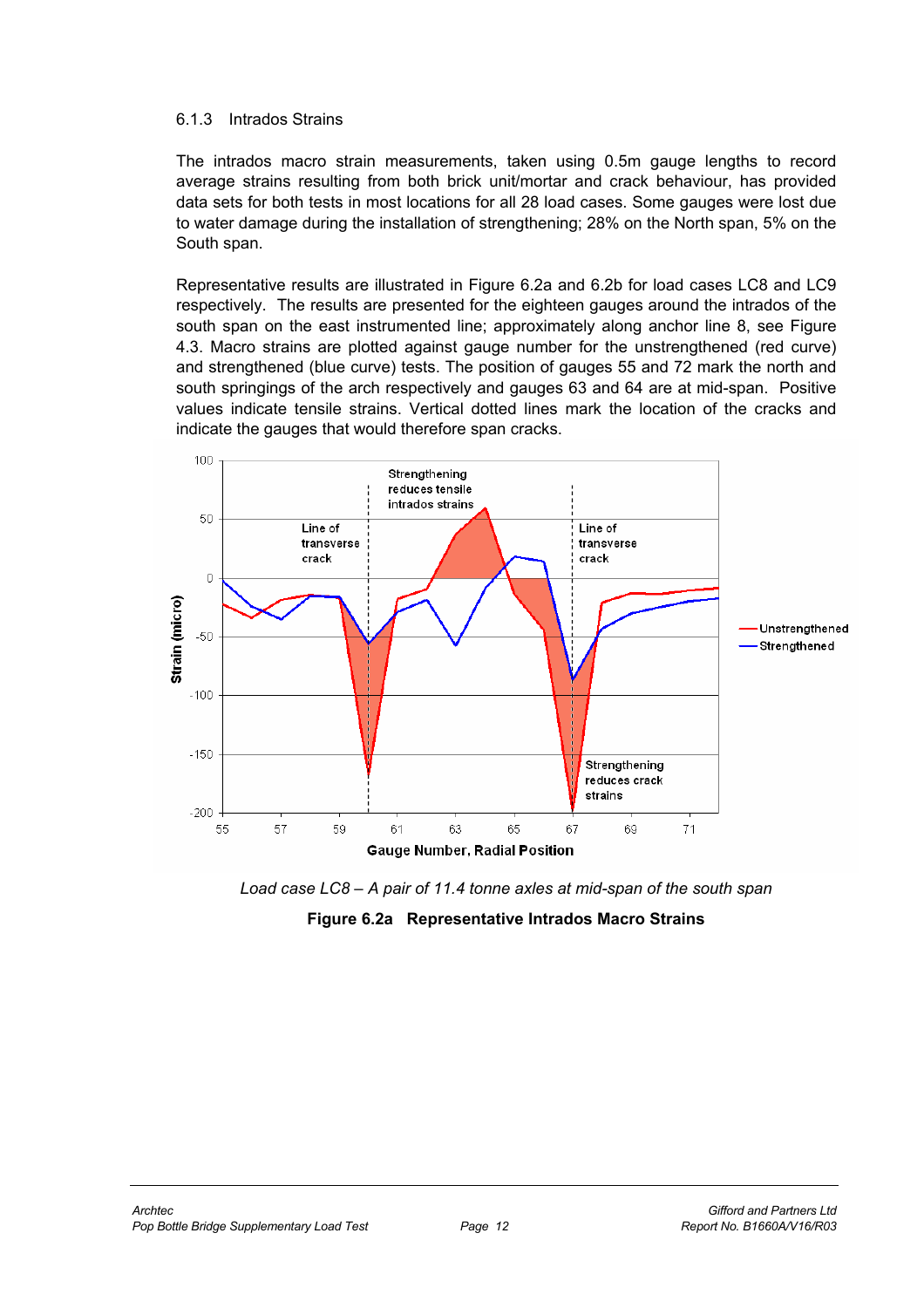



#### **Figure 6.2b Representative Intrados Macro Strains**

#### 6.1.4 Anchor Strains

Anchor strains along the length of the eight instrumented anchors were recorded for the strengthened tests and all 28 load cases. The 112 gauges were arranged in pairs and a total of 9% failed to operate correctly or were damaged during installation, leading to no significant loss in recordings. All measured results lay between a minimum value of -51 µε and a maximum value of 30 µε.

Figure 6.3 shows the measured strains for the south span, east side corresponding to load cases LC8 and LC9. Micro strains are plotted against their relative position along the two anchors, see Figure 4.1; numbers 77 to 111 relate to the anchor in the north half of the span, numbers 115 to 149 to the anchor in the south half.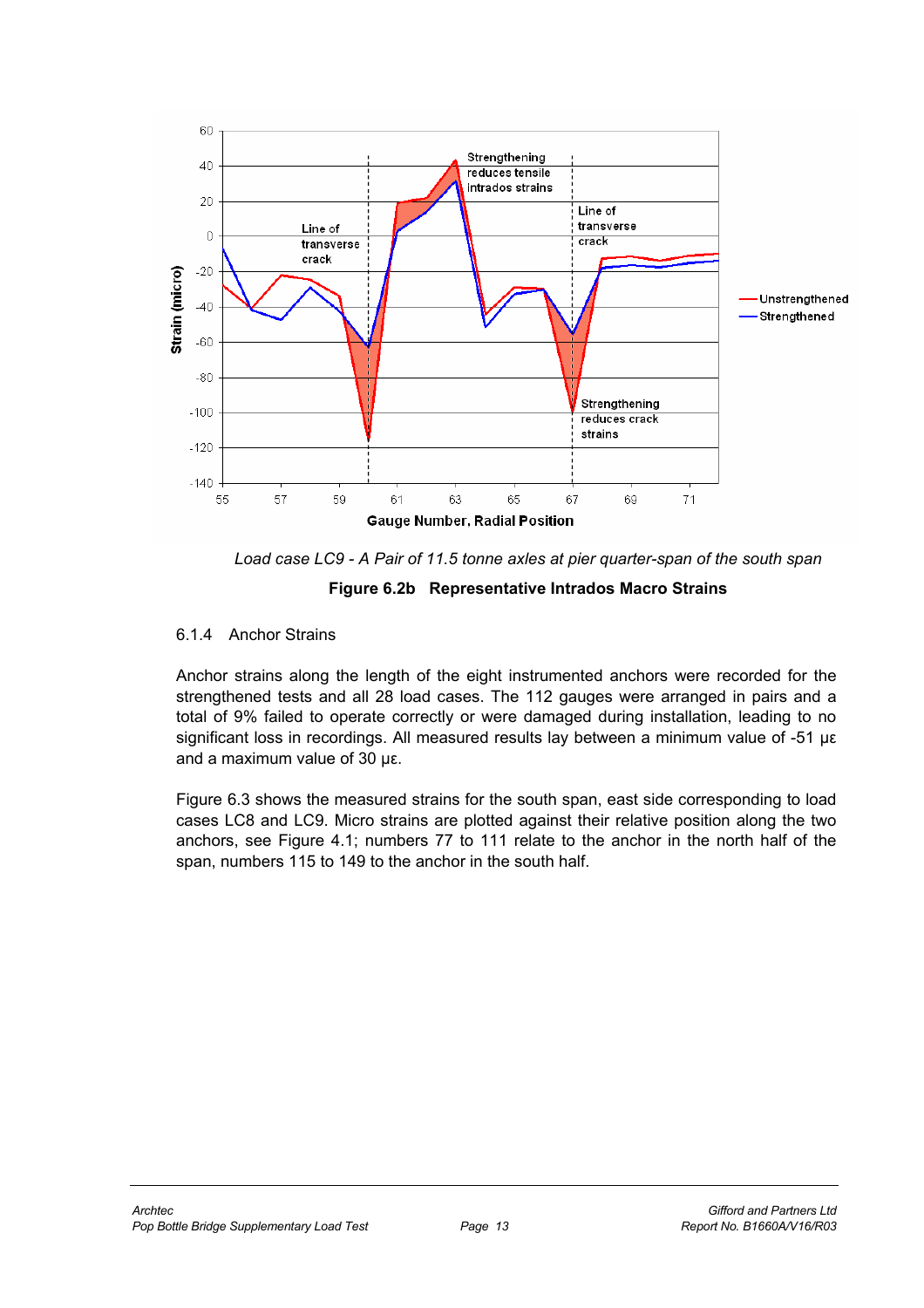

**Figure 6.3 Representative Anchor Strains – East side of South Span** 

# **6.2 Predicted**

Using the numerical model described in section 5, intrados macro strains and anchor strains have been calculated at similar locations to the instrumentation used in the tests. Average strains have been calculated over a 0.5m length for direct comparison with measured values and include the effects of elastic strain and mortar gaps opening. Although the cracks have been included as discontinuities in the model they have been modelled as initially closed for simplicity. Thus where application of live load has caused closure of previously open cracks these movements have not been predicted.

Figure 6.4 shows the results of a typical test simulation and in this case illustrates principal compressive stresses in the barrel and file.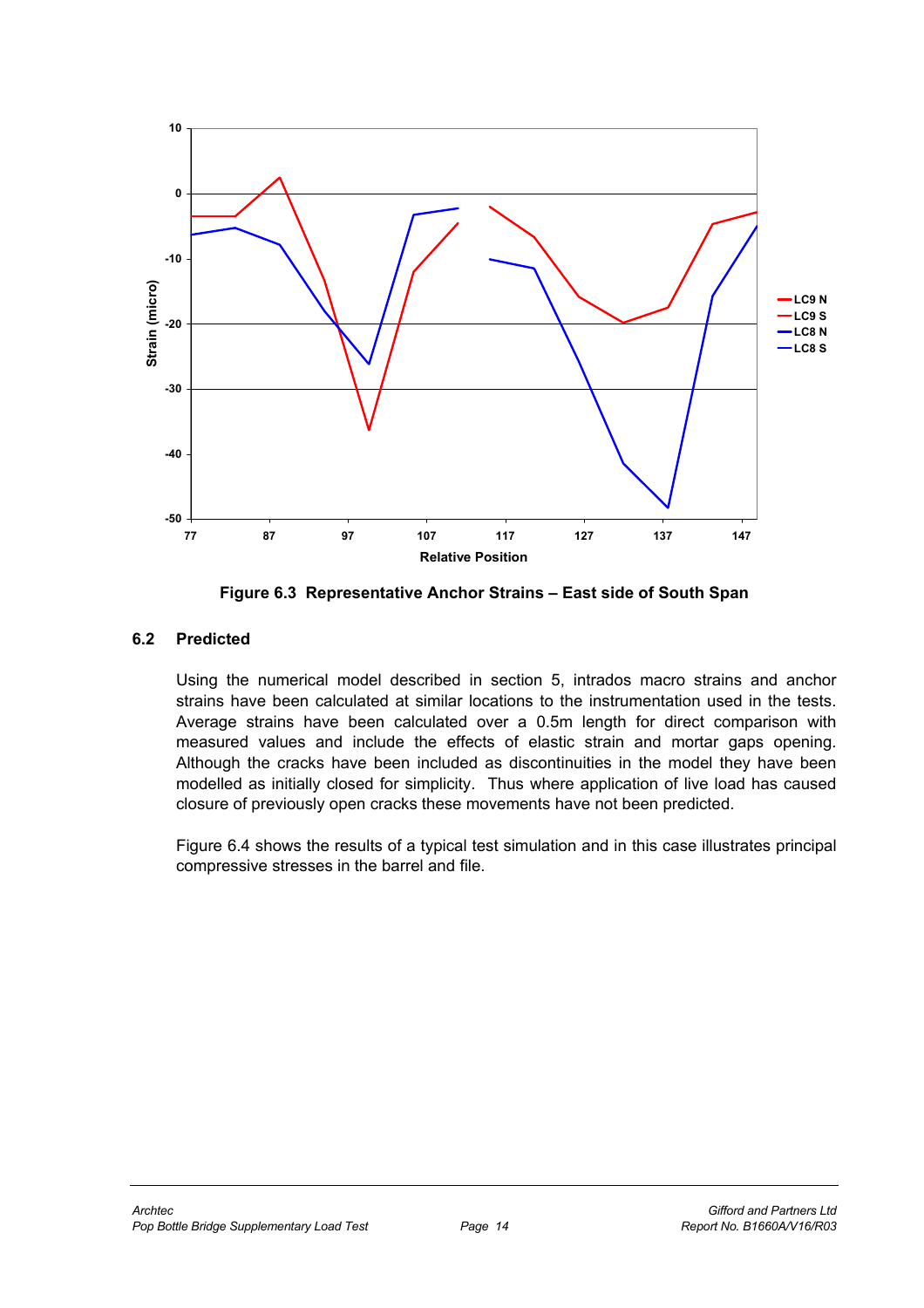

*Show principal compressive stresses; blue, green, yellow shoe increasing levels of compression* 

# **Figure 6.4 Typical Predicted Results – South Span, Load Case LC9**

# **7. DISCUSSION**

#### **7.1 Test Results**

#### 7.1.1 Crack Monitoring

Significant movement across the four pre-existing cracks was recorded. Movement across the cracks was significantly reduced following the installation of the strengthening anchors demonstrating their effectiveness in tying the masonry across such discontinuities. Referring to Figure 6.1, the maximum absolute crack displacement for the unstrengthened case was 0.046mm compared with a corresponding value of 0.009mm for the strengthened case indicating a reduction of approximately 80%. At many locations strengthening virtually eliminated movement with readings close to the gauges resolutions.

The implications are that Archtec strengthening prevents significant movement of preexisting transverse cracks under live load. The main benefit of this behaviour would be the reduction in load cycle derived hysteretic damage; opening and closing of cracks under traversing traffic. Reducing this type of damage will almost certainly be beneficial to the bridge service life.

# 7.1.2 Intrados Strains

Measurable strains were recorded around the intrados of the both arches and the data appears sensible and logical. As expected, significant strains were detected across the pre-existing transverse cracks and measurable strains were also recorded elsewhere. These macro strains resulting from the averaged effects of elastic and crack opening/closing behaviour following Archtec strengthening are significantly altered. Peak values, both compressive and tensile, are reduced. The representative results shown in Figure 6.2 illustrate this phenomenon; the shaded area marking where reduced strain has occurred. Strengthening appears to have influenced intrados strains in two ways as follows.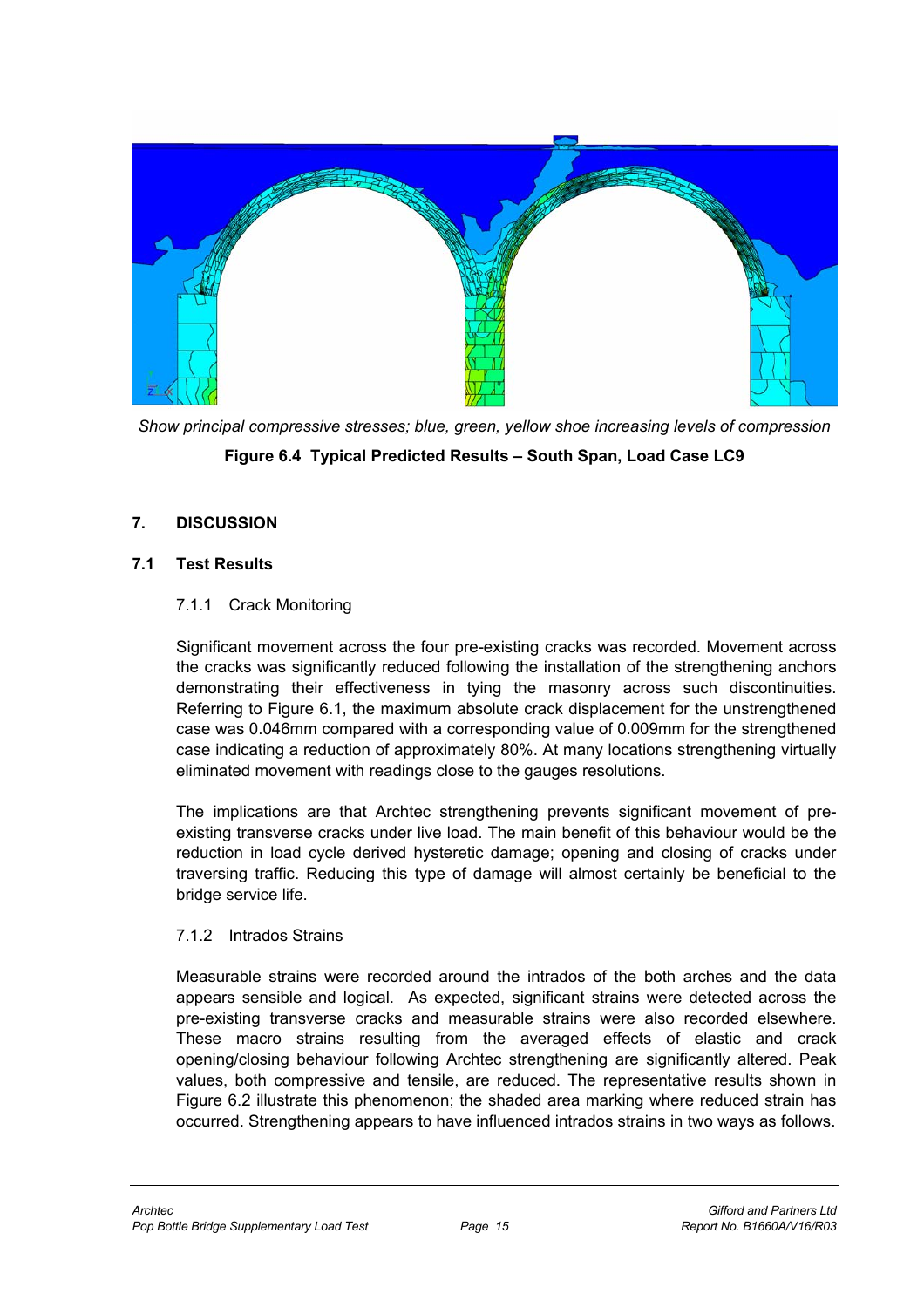i) Strains measured across pre-existing cracks.

The largest reductions in strain occur in the vicinity of the cracks (the cracks were also monitored separately and discussed in section 7.1.1). Here the tendency is for strengthening to reduce compressive strains with the measured values being greatly influenced by crack movement. Again this supports the finding made by direct monitoring of the cracks, that by reducing crack movements Archtec strengthening helps limit further load cycle derived hysteretic damage.

ii) Strains measured away from cracks.

Away from the cracks there has been a general reduction in tensile strains. For the two cases illustrated in Figure 6.2, this trend is most notable at the centre of the span between the quarter points. This is particularly important as by reducing tensile strains Archtec strengthening lessons any susceptibility to further cracking and loosening of bricks which is clearly beneficial to the bridge's serviceability.

# **7.2 Comparison of Predicted and Test Results**

7.2.1 Intrados Strains

Using the DE model and methodology described in section 6.2, intrados macro strains have been calculated and are compared against measured values in Figure 7.1. Again the representative load cases LC8 and LC9 acting on the south span have been used. The figure shows two graphs each with four curves;

- measured values (reproduced from Figure 6.2), labelled "Measured".
- measured values with the contribution attributed to movement across the significant pre-existing cracks removed, labelled "Ignore Crack".
- numerically predicted values, labelled "Predicted".
- numerical predicted values factored to make some allowance for 3D behaviour, labelled "Scaled Predicted". (As noted in Section 5, the 2D analysis is inherently conservative and, as anticipated, gives upperbound values with regard to strain, etc, since the 3D effects of transverse distribution, bridge skew and contribution of spandrel walls are not accounted for).

Macro strain results, positive values are tensile, are plotted against gauge numbers that mark the relative position around the intrados, see Figure 4.1.

Adjustment to the raw data both, measured and predicted is necessary to make valid comparisons between the two sets of results. As previously explained predicting the effects of closure of the pre-existing cracks is beyond the scope of the numerical analysis undertaken. In addition the 2D analysis was expected to be conservative and the need to factor the results to take account of 3D effects was anticipated. For the purposes of comparison, the predicted results have been reduced by a factor of 2 to illustrate correlation in the distribution of predicted and measured strains, even though the magnitudes have been conservatively over-predicted in the particular analysis undertaken. The adopted factor of 2 is considered a reasonable allowance for the 3D effects, in this case. It should be noted that the 2D analysis gives upperbound conservative values, as is appropriate for assessment and design work. Whilst 3D DE analysis of masonry arches is now feasible it has not yet been fully developed. Correlation of 3D analysis against the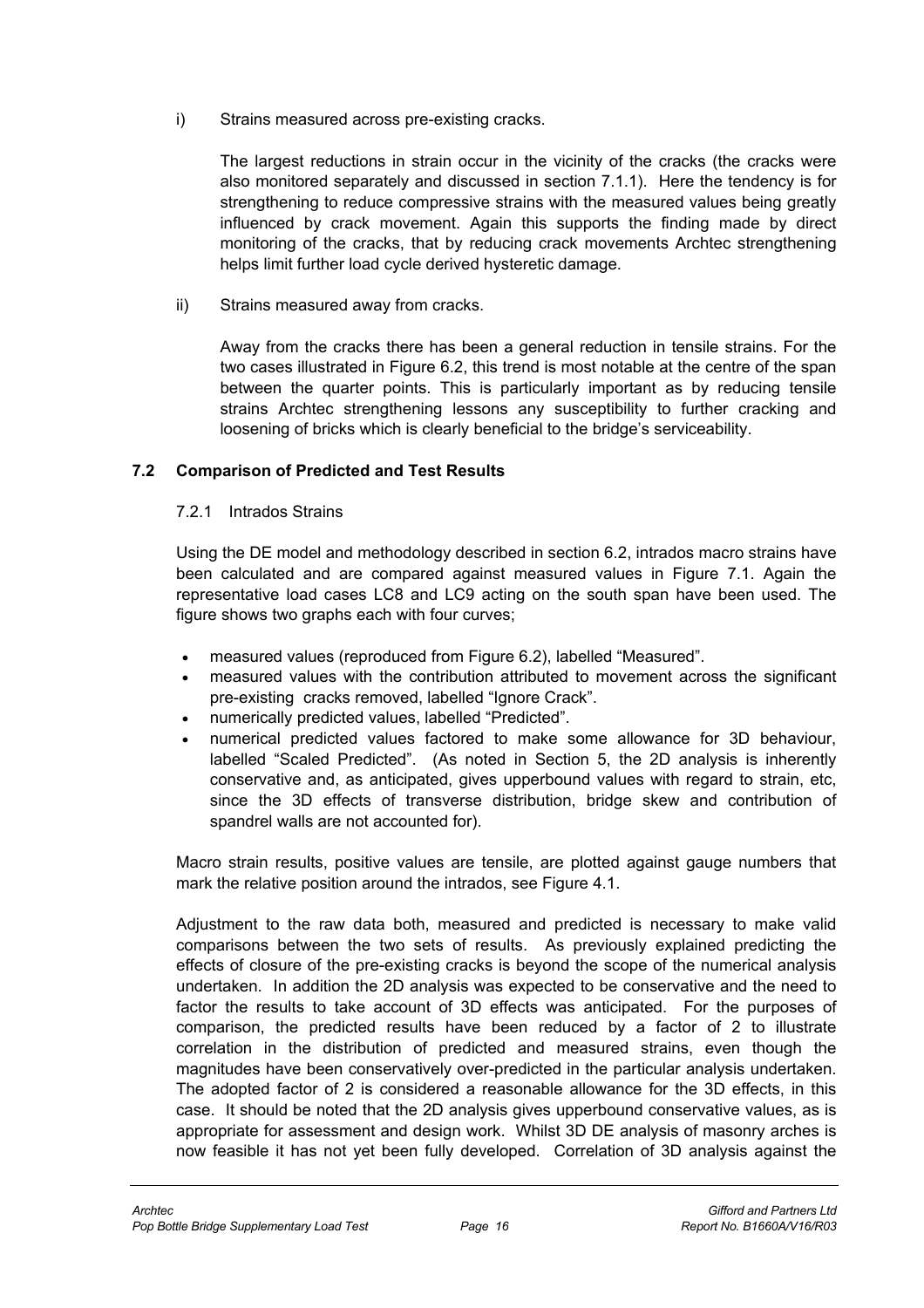results of Pop Bottle test is beyond the stated objectives of the test, although the data could be of subsequent use for such verification in the future.

Once the above adjustments are made, for both cases the measured (curve marked "Ignore Crack") and predicted (curve "Scaled Predicted") results compare very well. Even before any adjustment is made to the predicted results (curve "Predicted"), the distribution of strain compares closely with that measured.

Figure 7.2 shows similar results for Archtec strengthened test. Again once adjustment are made to the raw data for the effects attributable to initial crack widths and full 3D behaviour measured (curve marked "Ignore Crack") and predicted (curve "Scaled Predicted") results compare very well. As for the unstrengthened case before any adjustment is made (curve "Predicted") to the predicted results the distribution of strain compares closely with that measured.

These comparisons show that 2D DE simulations have been used to conservatively predict intrados strains in a defective arch barrel in its existing condition and after Archtec strengthening under working loads (serviceability limit state).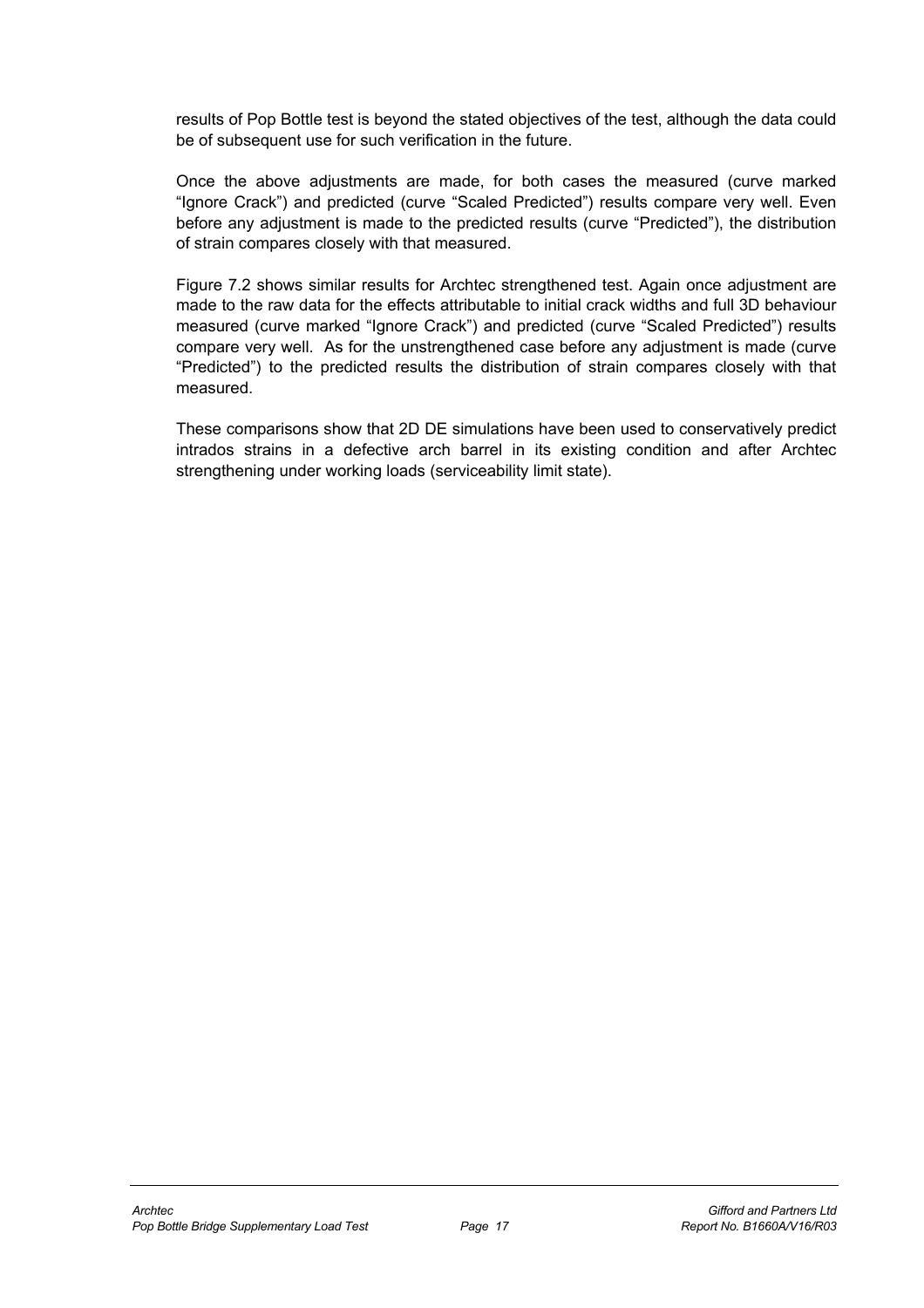

*Load case LC8 – A pair of 11.4 tonne axles at mid-span of the south span*



*Load case LC9 - A Pair of 11.5 tonne axles at pier quarter-span of the south span*

**Figure 7.1 Unstrengthened Test – Predicted versa Test Intrados Macro Strains**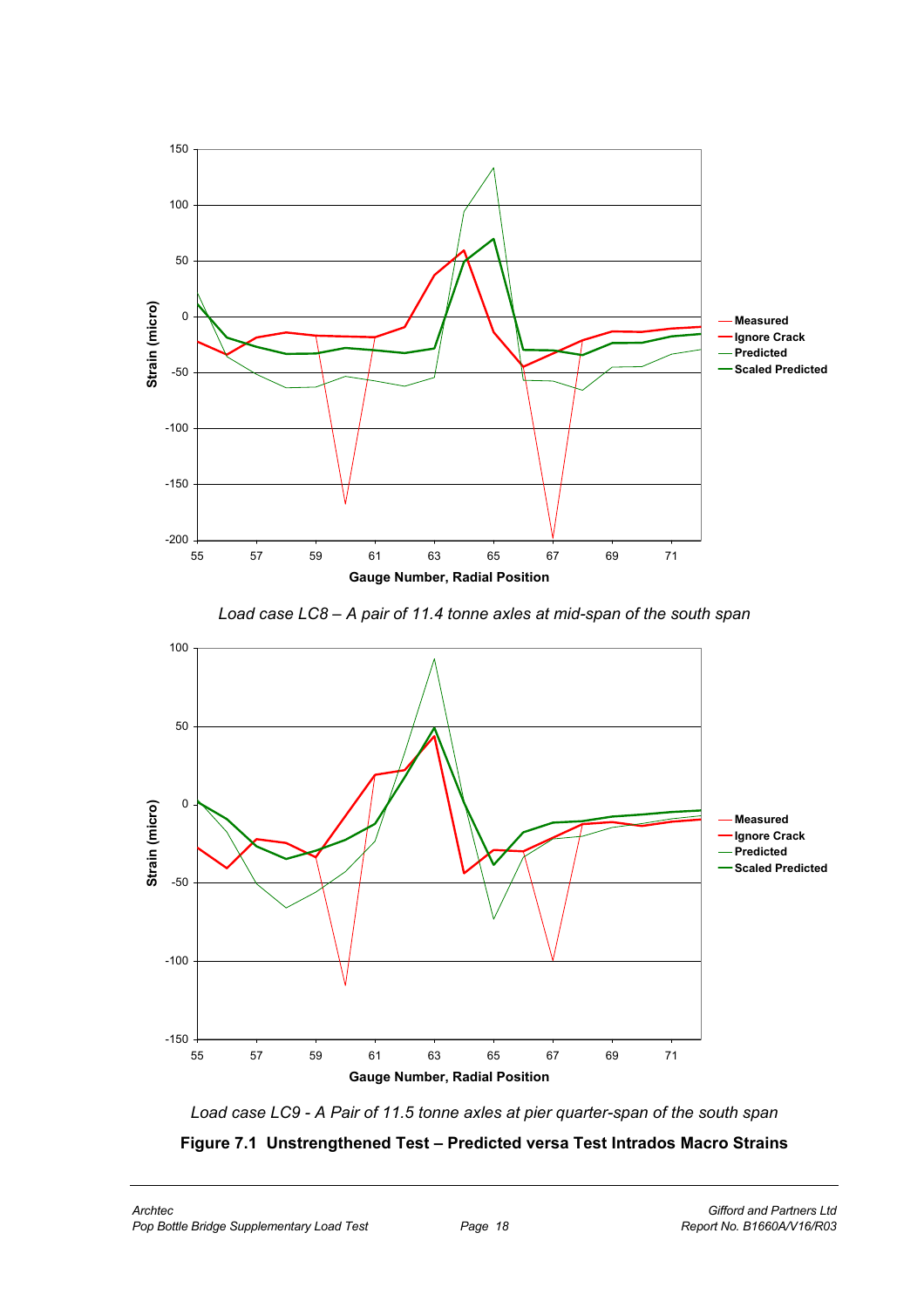





*Load case LC9 - A Pair of 11.5 tonne axles at pier quarter-span of the south span*

**Figure 7.2 Strengthened Test – Predicted versa Test Intrados Macro Strains**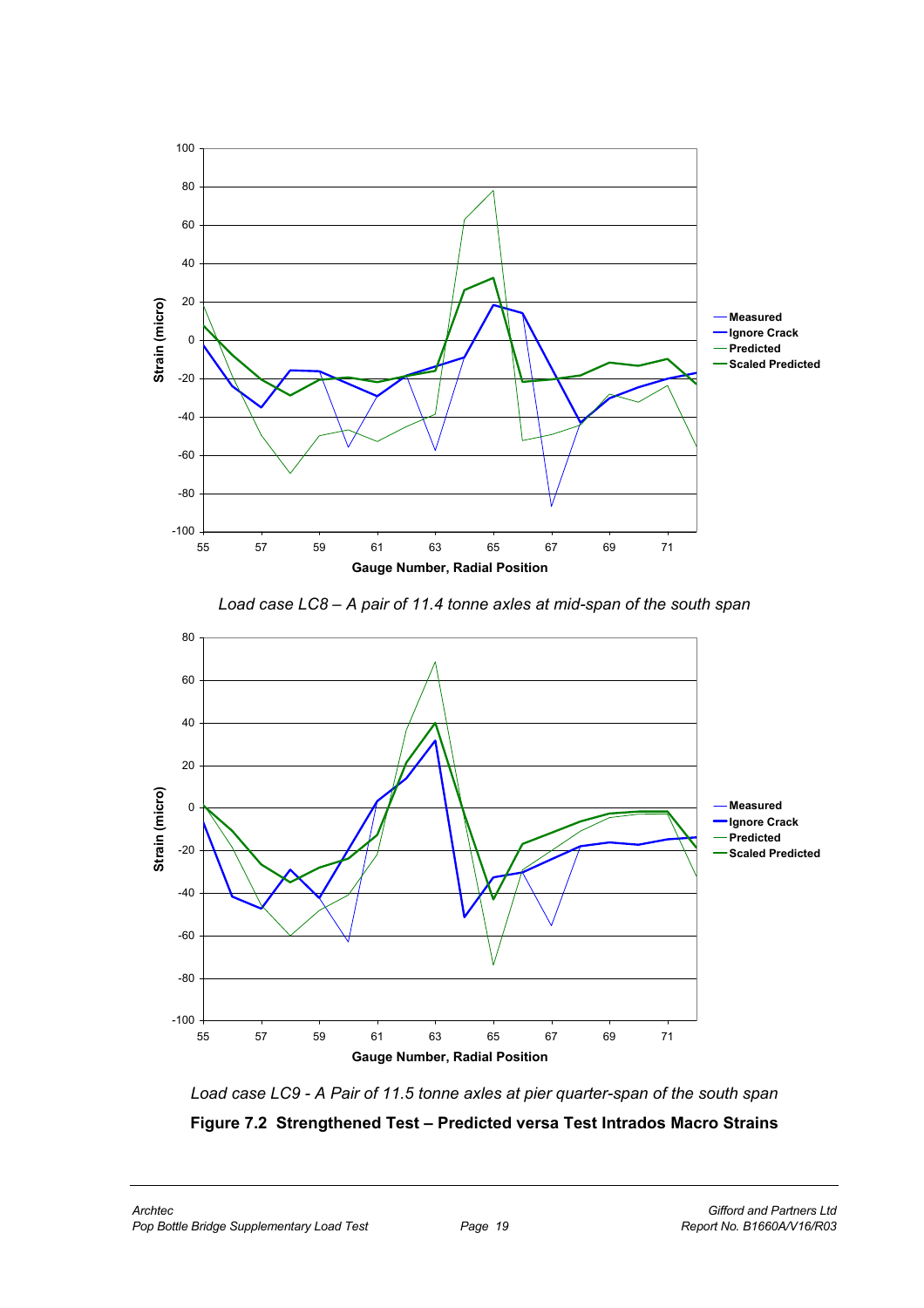#### 7.2.2 Anchor strains

Using the DE model including Archtec strengthening and the methodology described in section 6.2 anchor strains have been calculated and are compared against the measured values in Figure 7.3. Again the representative load cases LC8 and LC9 acting on the south span have been used. The figure shows two graphs each comparing the predicted and measured strains along the relative length of each anchor; measured values (reproduced from Figure 6.3) and numerically predicted values. Positive strains indicate tension with 50 με indicated a bar stress of 10 N/mm<sup>2</sup>.

Bearing in mind the relatively small strains that are being compared both the distribution and magnitude of the results compare well. Some adjustment might be warranted to cater for finite crack widths and 3D behaviour but the approach to use is less clear than for intrados strain results. A pattern is discernable which suggests that measured strains do exhibit additional compression in the proximity of the cracks (close to 97 and 127 on the abscissa) compared with predicted values which do not allow for pre-existing open cracks.

These comparisons show that 2D DE simulations have been used to predict anchor strains in a defective arch barrel that has been strengthening using Archtec under working loads (serviceability limit state). Consequently simulations can be used to assess the level of stress in the bars.



*Load case LC8 – A pair of 11.4 tonne axles at mid-span of the south span*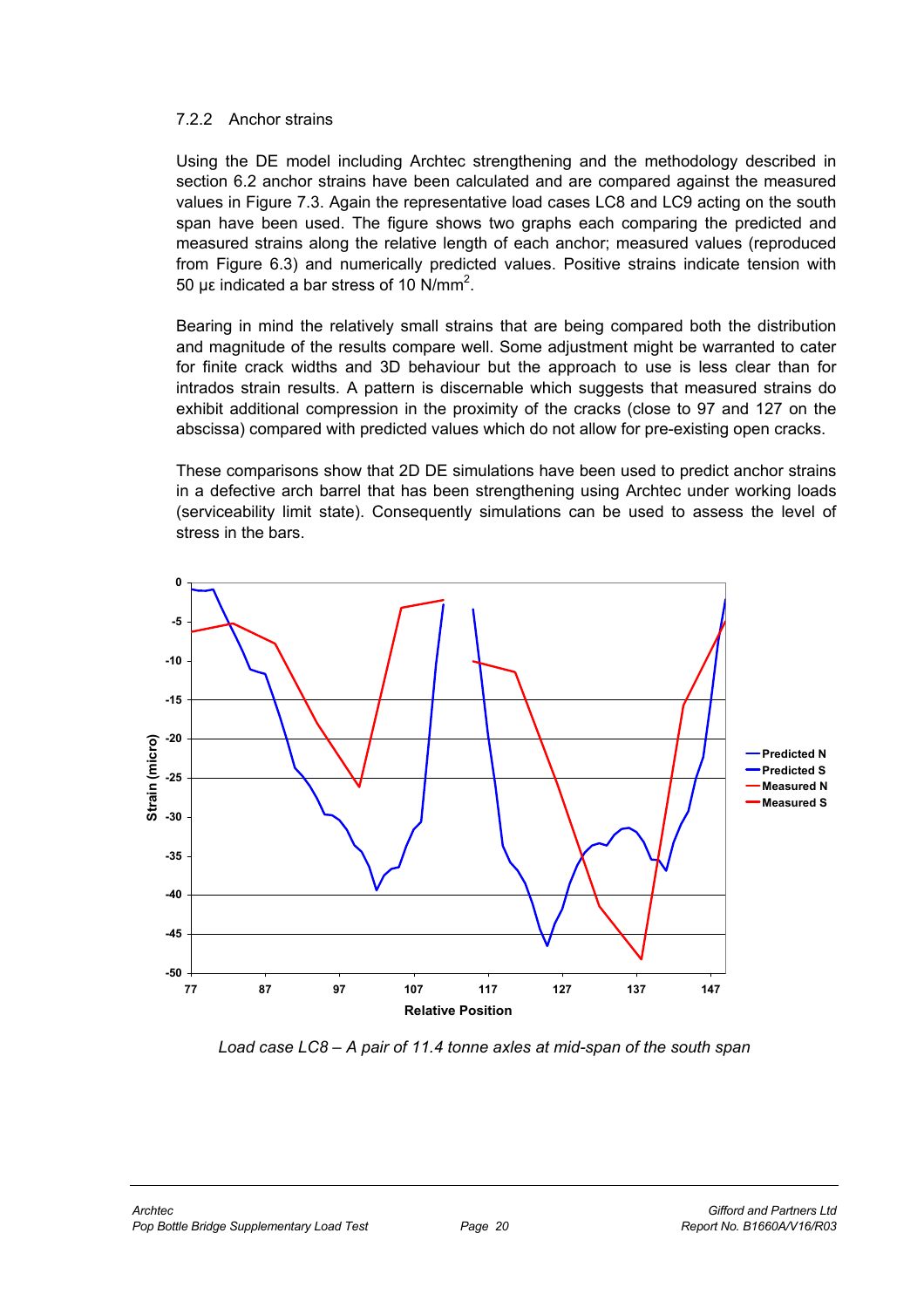



**Figure 7.3 Predicted and Test Anchor Strains**

# **8. CONCLUSIONS**

The following general conclusions can be drawn from the results of the two load tests, on the bridge in its unstrengthened condition and after being Archtec strengthened, and from predictions of their behaviour using numerical simulations.

- i) Based on strain measurements, the Archtec anchors used to strengthen the bridge are stressed under working loads and are contributing to the bridge's stiffness.
- ii) Archtec strengthening reduces tensile intrados macro strains and, therefore, reduces the likelihood of loosening masonry under cyclic live loads.
- iii) Direct instrumentation of cracks and intrados macro strain measurements have demonstrated that Archtec anchors positioned across transverse cracks reduce cyclic opening and closing under repeated live loads. The main benefit of this behaviour would be the reduction in load cycle derived hysteretic damage; opening and closing of cracks under traversing traffic. Reducing this type of damage will almost certainly be beneficial to the bridge service life.
- iv) Predictions of strain and displacement made with DE numerical simulations agree well with measured values, both masonry and anchors. Results are conservative because of skew behaviour, transverse load distribution and spandrel wall stiffening.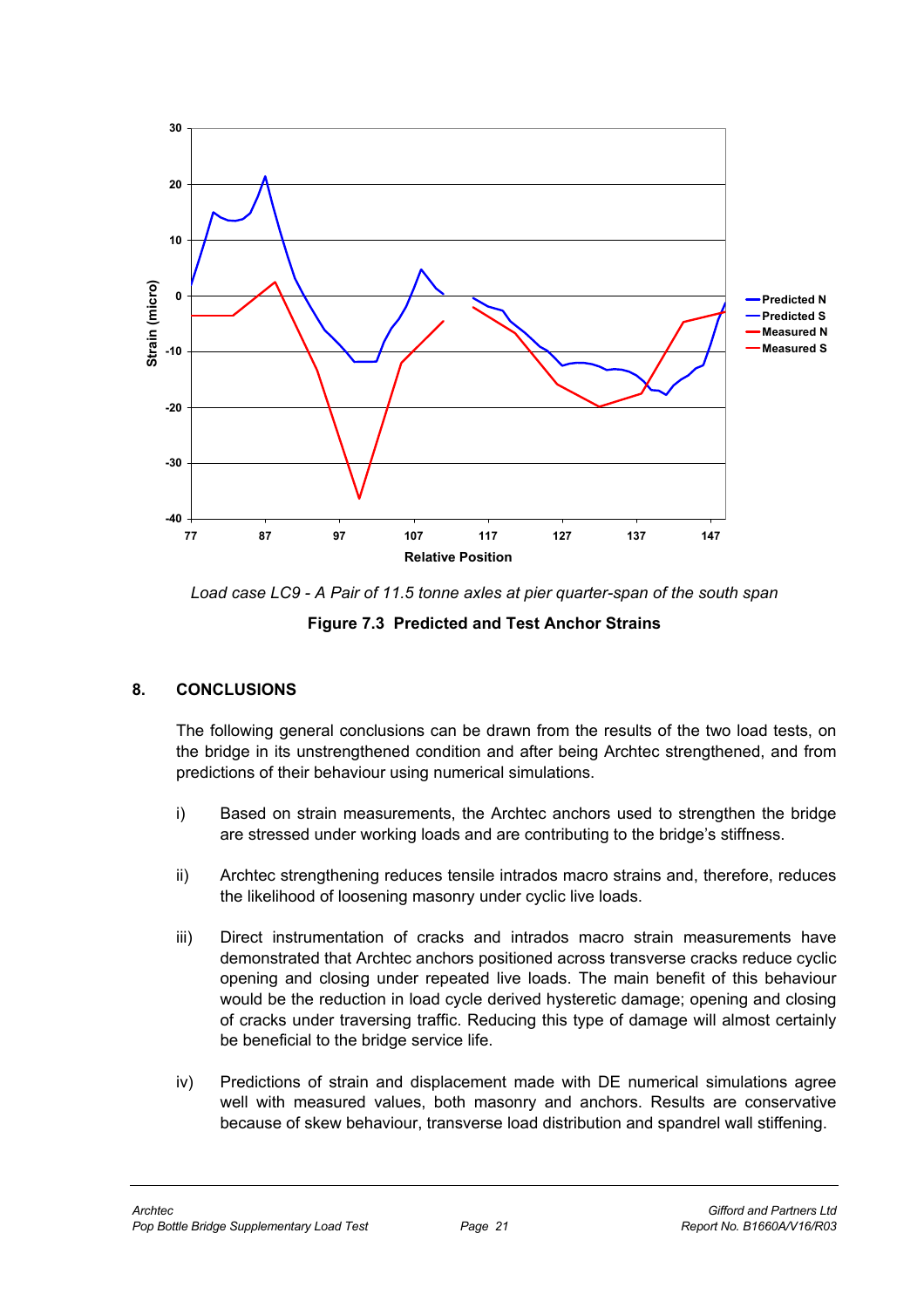v) It has been demonstrated that Archtec strengthening can be designed not only for the ultimate limit state $(4)$  (strength) but also for the serviceability limit state (deflections, strains and stress ranges).

In summary, the two principal objectives of the tests;

- to validate the use of the ELFEN DE analytical method to predict serviceability behaviour in un-strengthened and strengthened arches, and,
- to demonstrate that the retrofitted anchors contribute to the structural behaviour under service loads and that the effects are beneficial and measurable,

have been achieved.

#### **9. REFERENCES**

- 1. Gifford and Partners. October 2003*, Proposed Monitoring of Pop Bottle Bridge*
- 2. Gibb Ltd for Rail Property Ltd. March 2001. *00/01 BE4 Assessment Programme Assessment and Inspection Report.*
- 3. Gifford and Partners. March 2002*. Pop Bottle Bridge Arch Barrel Special Assessment. Report number B1660a/214/R01.*
- 4. Gifford and Partners. August 2003. *Archtec Verification of Structural Analysis. Report number B1660A/V10/R02 Revision C dated 6 April 2004.*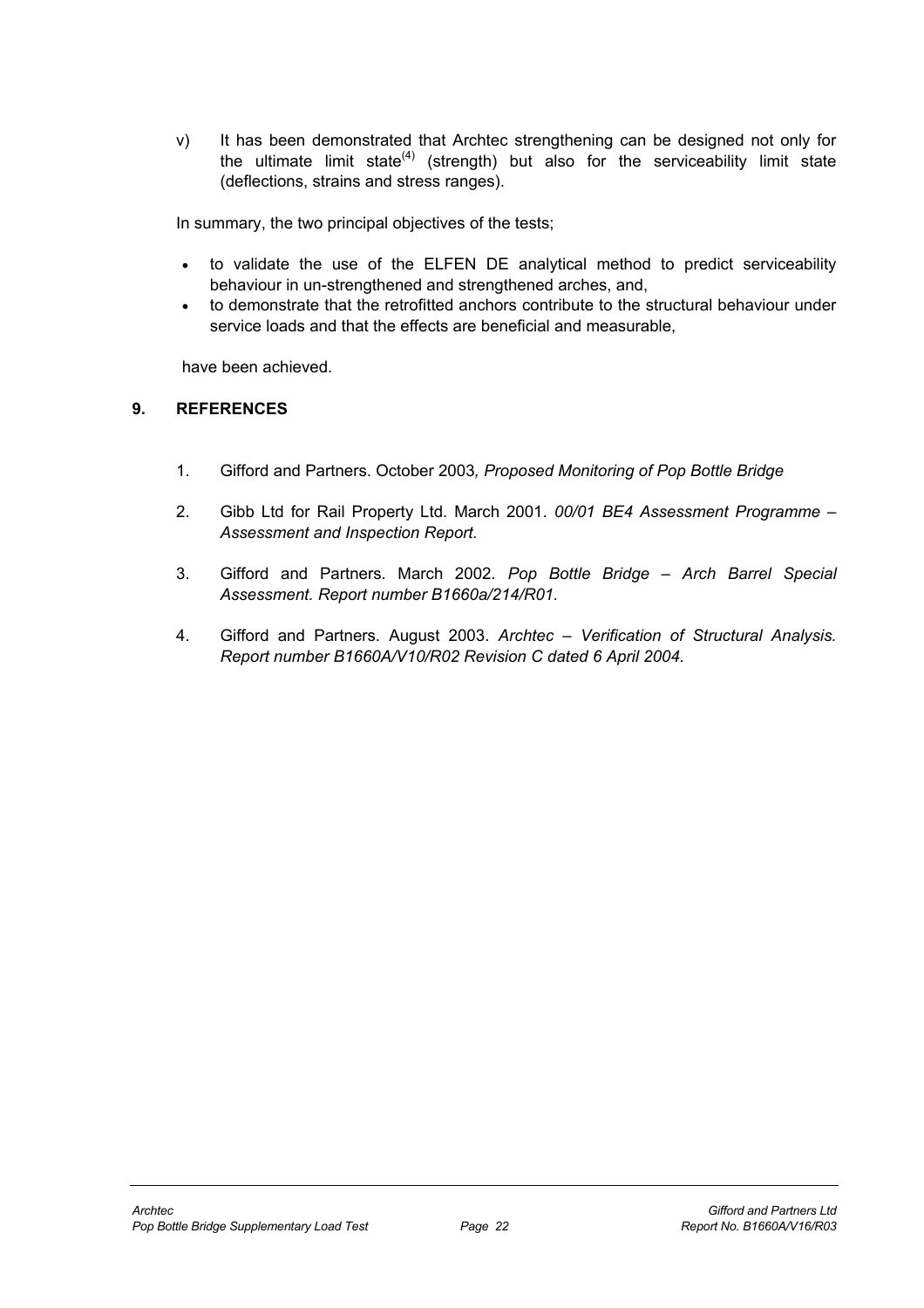**Appendix A** 

**General Arrangement of Pop Bottle Bridge**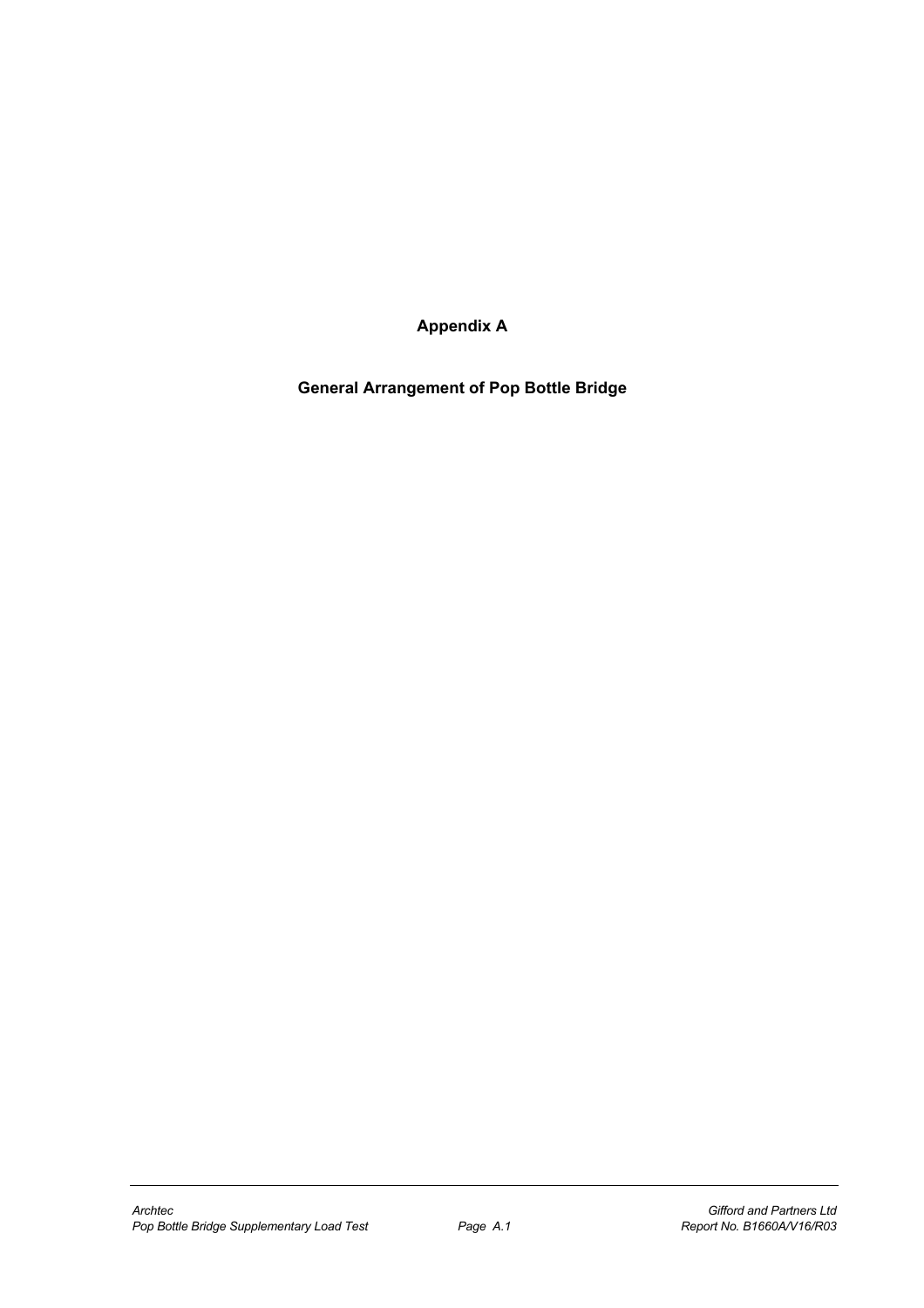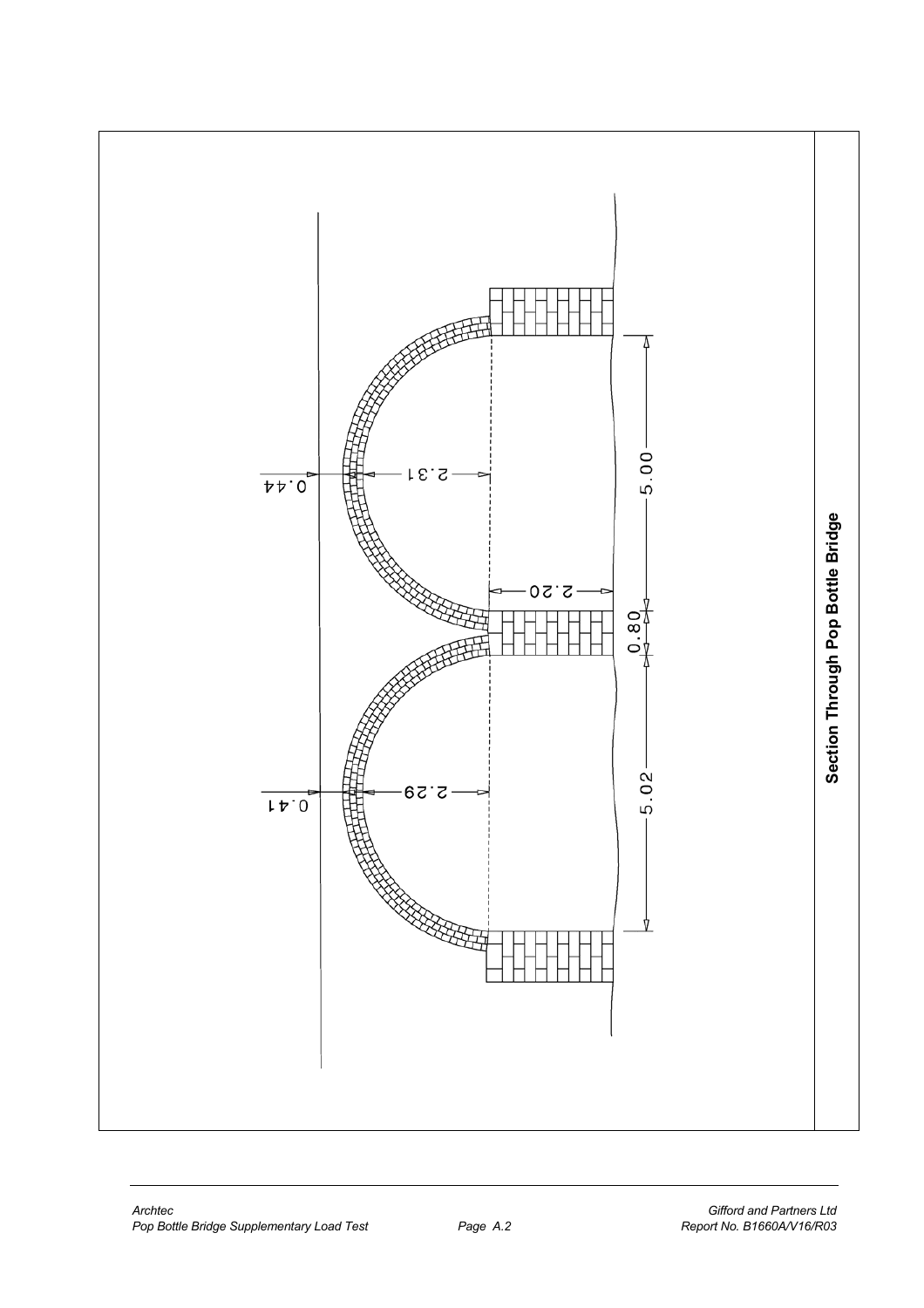**Appendix B** 

**Detail of Archtec Strengthening**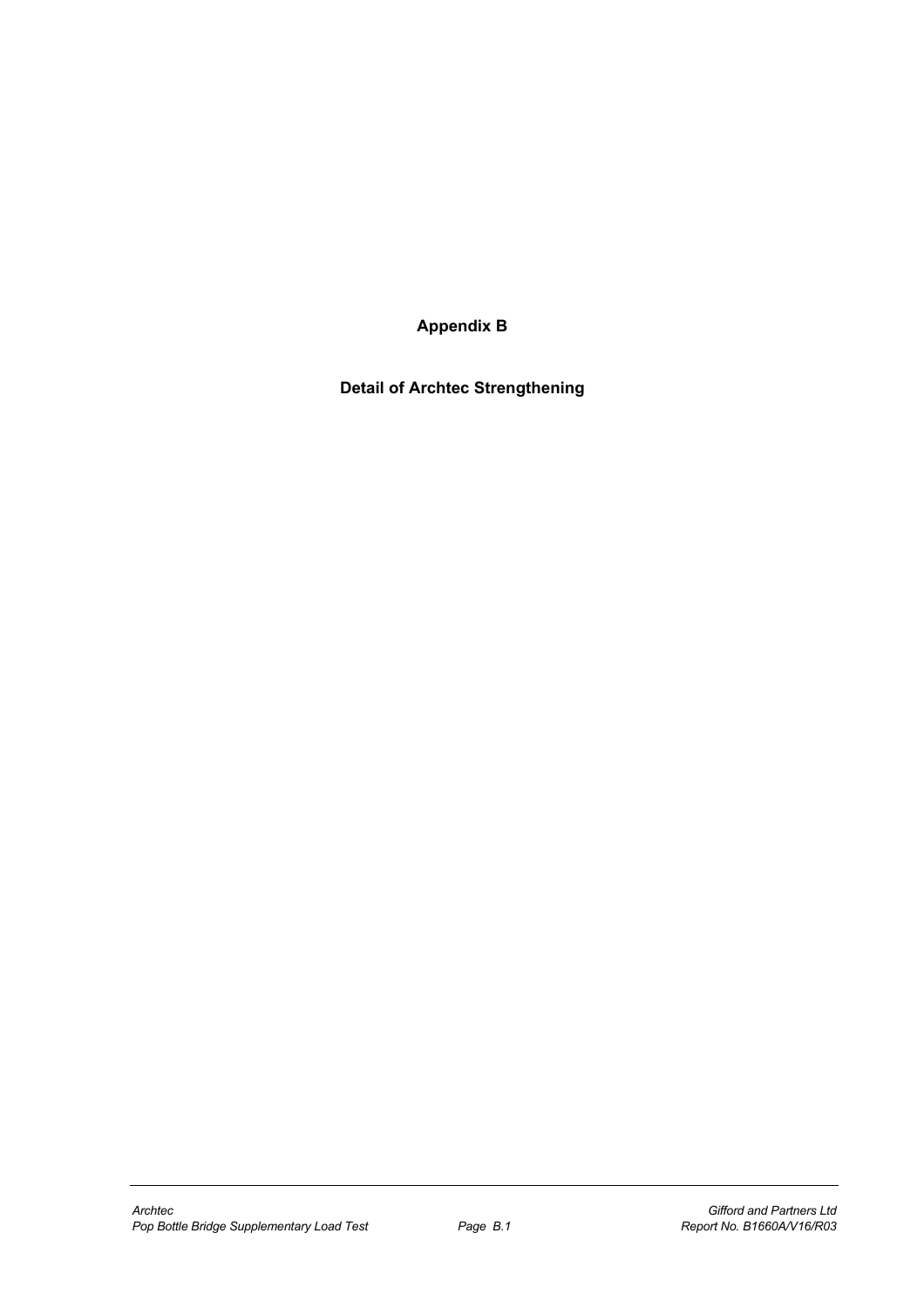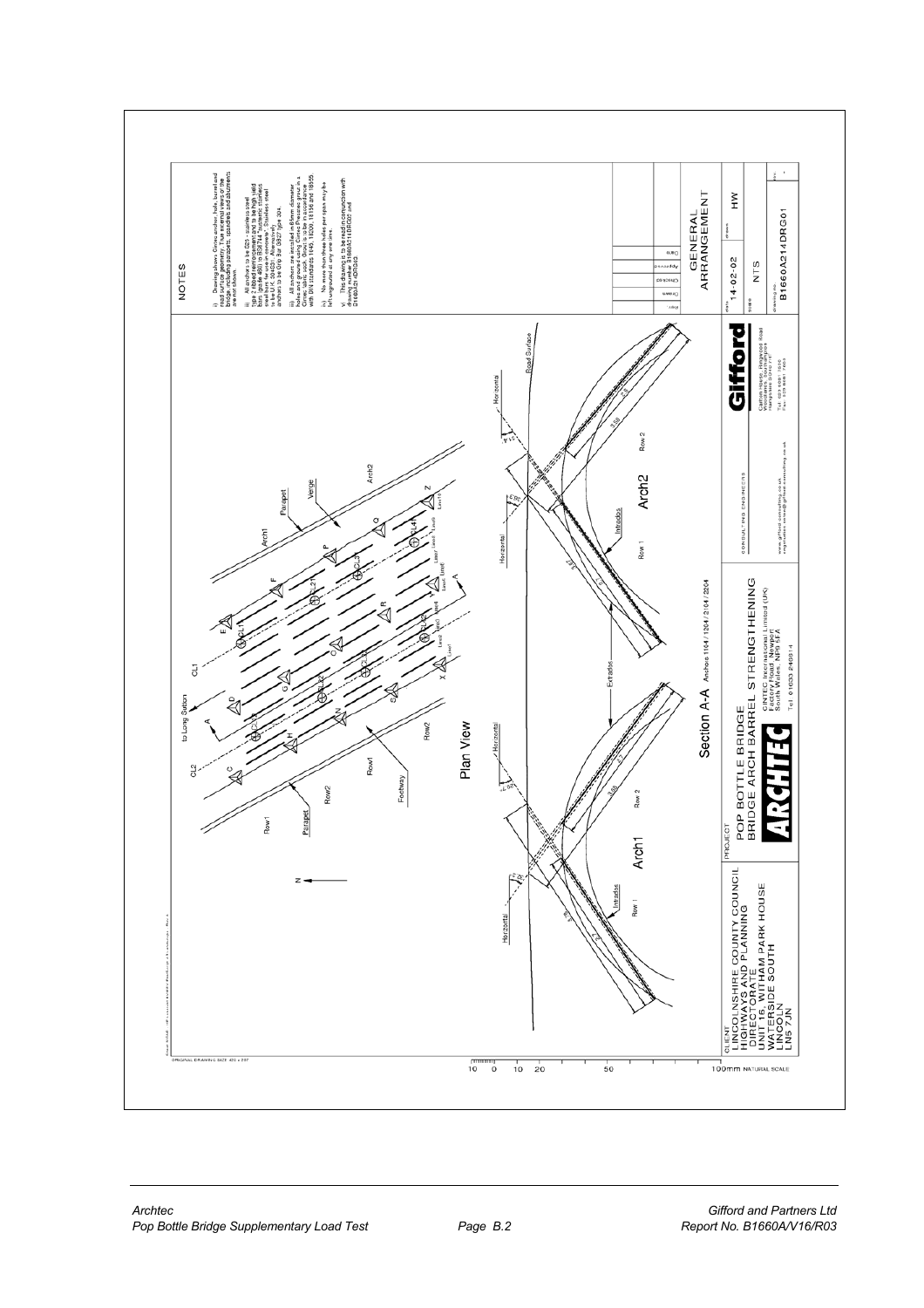**Appendix C** 

**Arrangement of Instrumentation**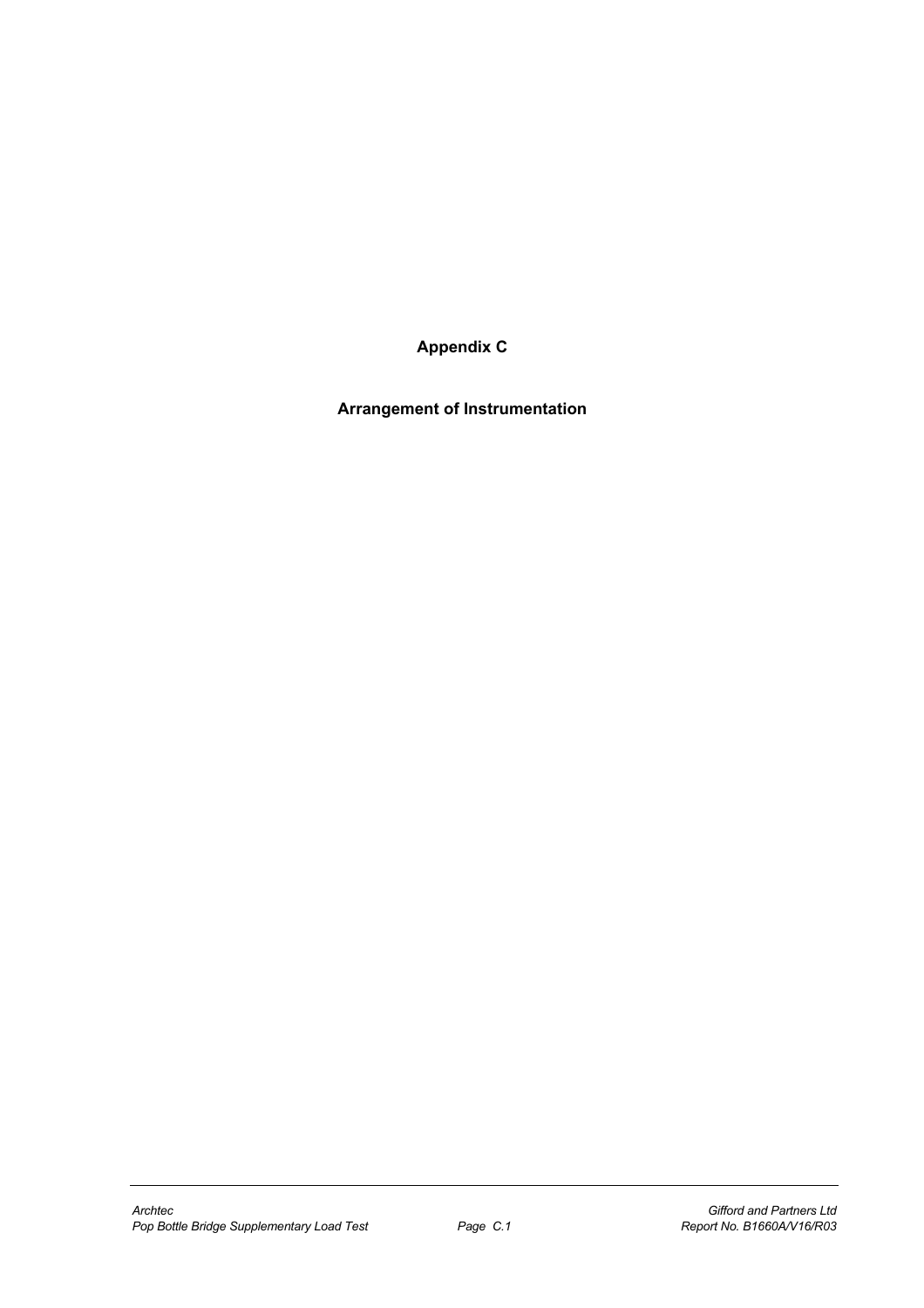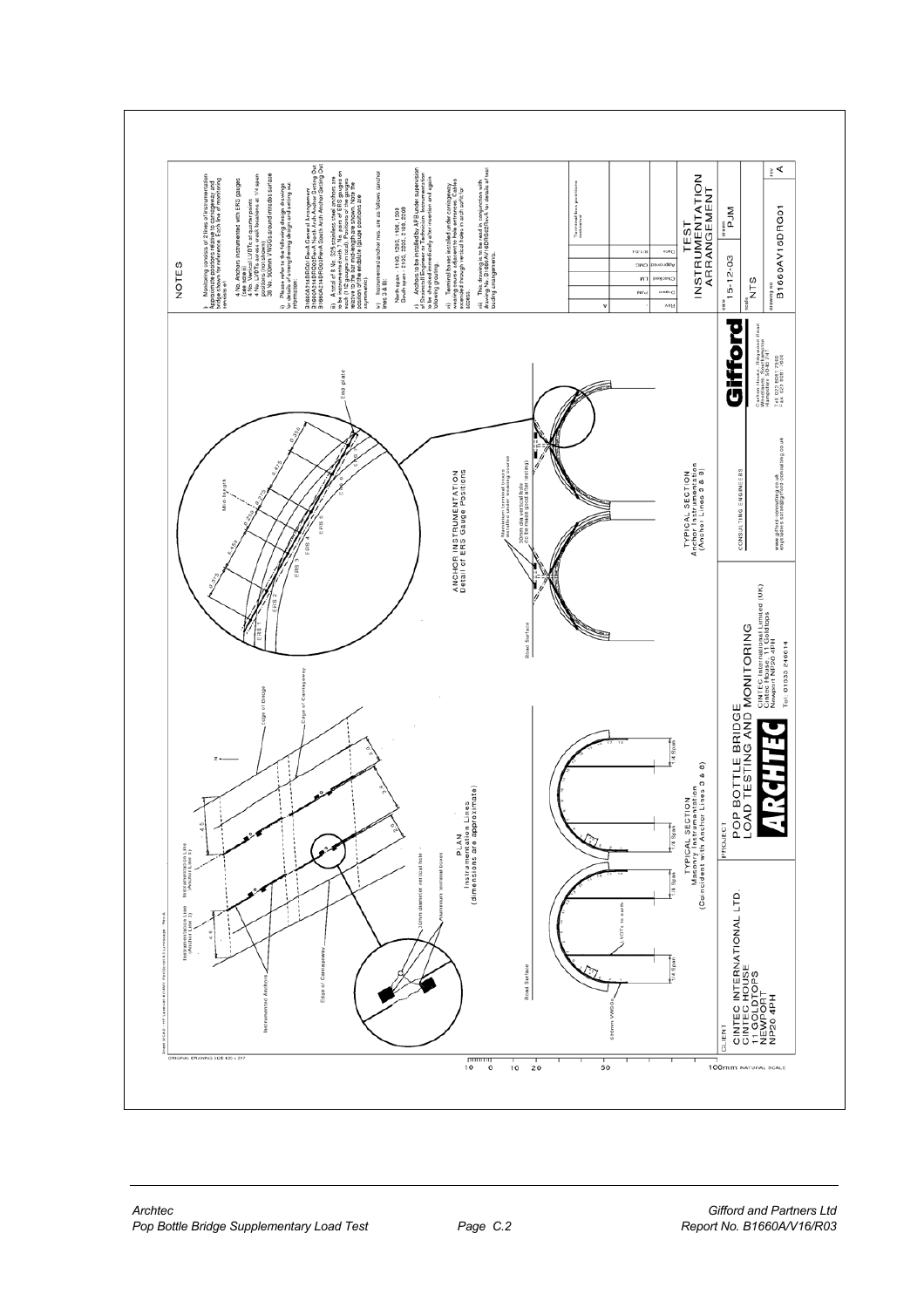**Appendix D** 

**Test Load Positions**